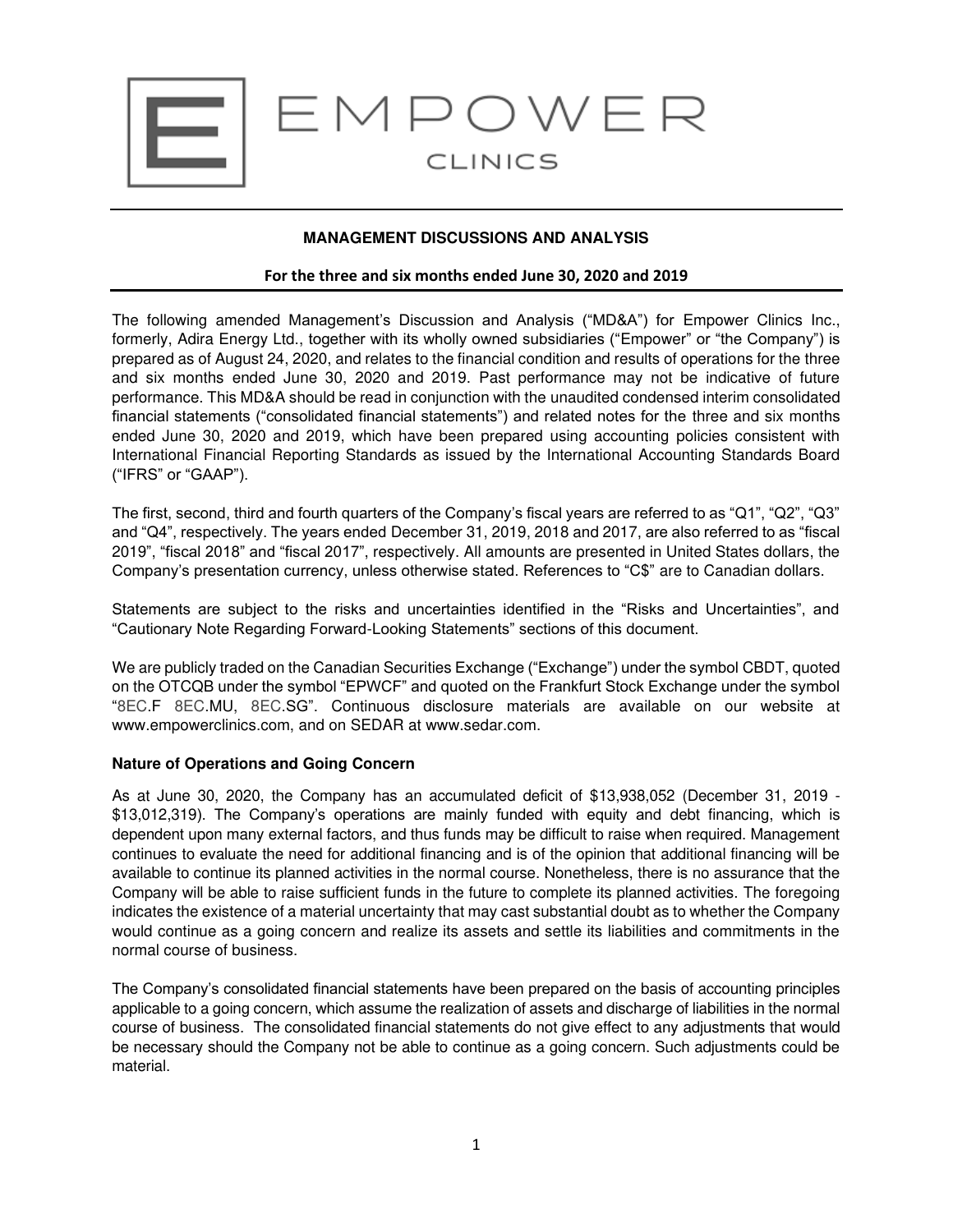### **Q2 2020 CONSOLIDATED FINANCIAL HIGHLIGHTS**

- 6,696 patient visits generating revenue of \$923,876, compared to 4,299 patient visits generating \$591,023 for Q2 2019.
- Net loss of \$401,110 or \$0.00 per share, compared to \$1,456,506 or \$0.01 per share for Q2 2019.
- Cash used in operating activities was \$11,187, compared to cash used in operating activities of \$1,112,738 for Q2 2019.
- Cash at June 30, 2020 of \$305,935.
- Working capital deficit at June 30, 2020 of \$3,503,453.

### **Q2 2020 KEY DEVELOPMENTS**

#### **COVID-19 Testing**

In April 2020, the Company launched its COVID-19 antibody testing pilot program starting in Phoenix, AZ and is based on a four-phase rollout plan as below. In May 2020, the Company proceeded into Phase Three which began a new revenue stream for the company.

Phase One Testing began in clinics in Arizona, utilizing a patient blood draw by clinic phlebotomists, samples of which are sent to our laboratory test partner for analysis, with test results expected within 48 hours. This program is active and appointment rates are expanding rapidly.

Phase Two Offering consists of a Rapid COVID-19 antibody test with results in 1-15 minutes. The service will be offered in-clinics using a drive-up service, conducted by Company clinic staff. In addition, an outbound door-step service, to support a variety of consumer, patient and community needs will be offered using certified mobile technicians. The online portal is open to book appointments.

Phase Three Business Employee Testing programs, consists of offering Rapid COVID-19 testing to businesses on a one-time basis, repeat basis and/or subscription basis, to assist businesses to get back to work safely.

Phase Four U.S. nationwide roll-out, offering all phases of Company services, that can be accessed online at Company websites and call centers, to purchase Rapid COVID-19 test kits. The Company anticipates Phase Four services to potentially commence in Q3 2020.

#### **Intention to Launch CBD Extraction Facility**

The Company intends to open a fully functioning hemp-based CBD extraction facility in greater Portland, Oregon in 2020, with the first extraction system expected to have the capacity to produce 6,000 kilograms of extracted product per year. The 5,000 sq. ft. facility in Sandy, Oregon has been secured through a 5-year lease agreement and preparations are underway to begin licensing and permit requirements to commence operations. The Company received its hemp-handlers license from the Oregon Department of Agriculture on August 6, 2019 allowing the new next phase of build-out, architectural design and building permit applications to commence.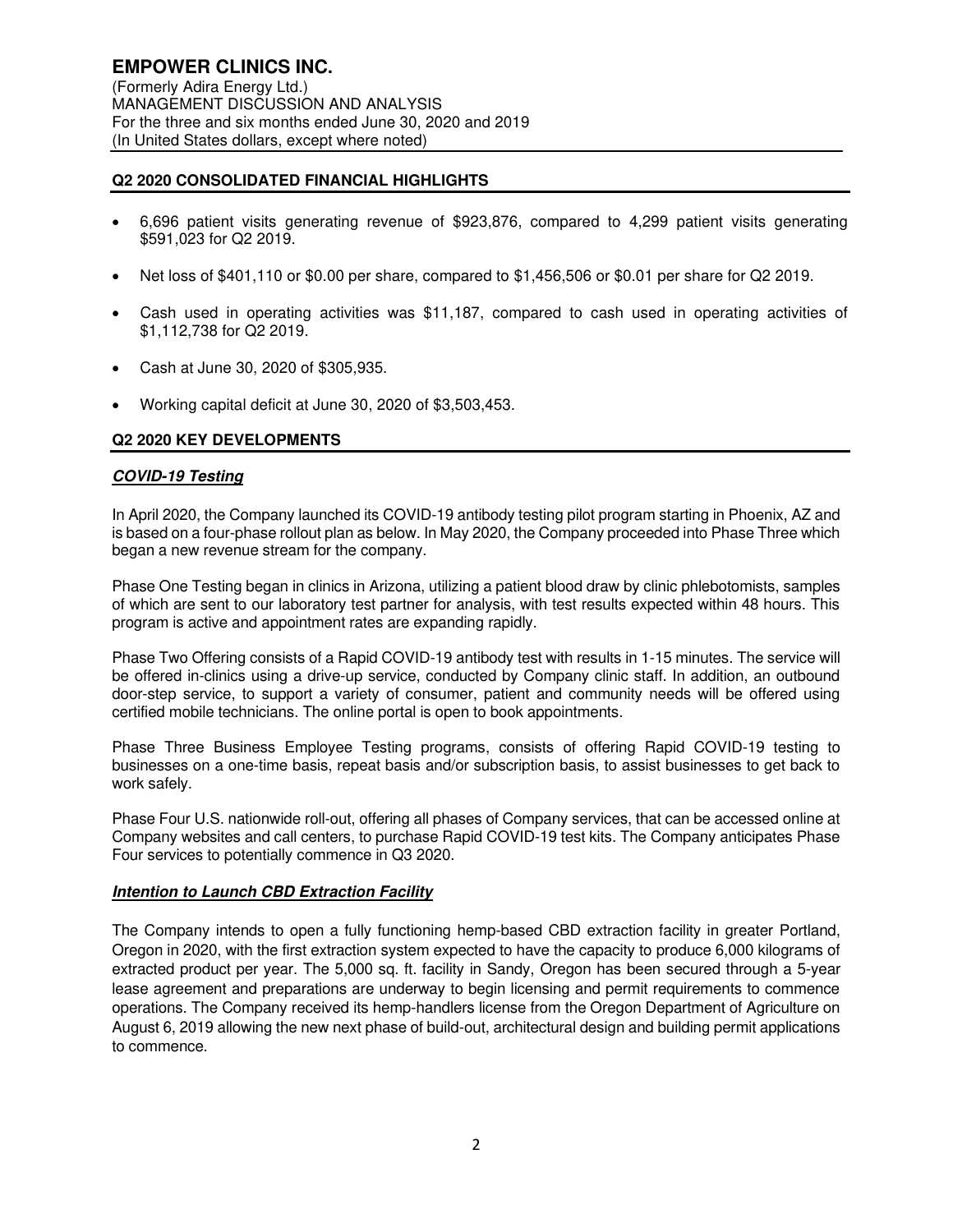# **EMPOWER CLINICS INC.**

(Formerly Adira Energy Ltd.) MANAGEMENT DISCUSSION AND ANALYSIS For the three and six months ended June 30, 2020 and 2019 (In United States dollars, except where noted)

The Company has entered into a Letter of Intent ("LOI") to form a Joint Venture Partnership ("JV") with Heritage Cannabis Holdings Corp (CSE: CANN) ("Heritage"). Terms of the LOI have Empower and Heritage each with a 50% ownership of the JV. Heritage will install extraction units and related downstream extraction equipment inside Empower's existing licensed hemp processing facility in Sandy, Oregon. In addition, Heritage will train and supervise the staff on the proprietary methods of extraction and oil production that it produces in Canada. The JV will be equally funded by both companies with Heritage investing an initial \$500,000 for start-up funds, as the build out completes and the JV secures high quality hemp supply from local growers.

Once operational, the JV will begin producing proprietary branded products for Empower's corporately owned physician staffed health clinics in Washington State, Oregon, and Arizona. These clinics include Sun Valley Certification Clinics Holdings LLC ("Sun Valley"), a subsidiary of Empower, which has direct marketing access to over 165,000 patients and growing as Sun Valley expands its franchised network nationwide. The JV intends to promote and potentially produce products and formulations as a result of partnerships that Heritage brings. We intend to manufacture the propriety Sollievo branded products and any new formulations the Company creates in the Sandy, Oregon facility.

# **Franchise Program**

As part of the Sun Valley acquisition, the Company is launching a nationwide Sun Valley Health franchise model allowing for easy and fast nationwide scalability that will increase the distribution of Sollievo and Sun Valley CBD products, to access many more patients and consumers in new and developing markets for the Company. Franchisees will retain rights to specific territories to open and operate Sun Valley Health clinics and sell CBD products in clinics and to local sales regions. Empower receives upfront franchise fees, ongoing clinic royalties, product royalties and ownership of patient database information.

During 2019, the Company launched the nationwide Sun Valley Health franchise program and has received numerous franchise applications and has sent out preliminary Franchise Disclosure Documents (FDD) to perspective franchise applicants. During Q1 2020, the Company sold its first franchise agreement whereby the franchisee will pay an upfront franchise fee to the Company, an ongoing monthly royalty based on revenue, a variable monthly technology and marketing support fee, and are required to purchase Sun Valley Health CBD product lines for their clinic location. The new franchise is currently going through setup and training.

# **Acquisition of Dosed Movie**

In May 2020, the Company entered into a term sheet to acquire an interest in the global royalty rights of Dosed Movie, launched Dosed Wellness, a psychedelics brand, launched a new dedicated website www.dosedwellness.com and added new team members dedicated to the new brand. Under the terms of the agreement, the Company intends to issue C\$75,000 of common shares of the Company plus an aggregate payment of C\$25,000 to the Vendors at the Closing. Further, the principals of Golden, Tyler Chandler and Nicholas Meyers will be offered consulting contracts to join the management team of Dosed Wellness Ltd.

# **Focus on CBD Product Sales**

Empower has commenced selling its proprietary line of cannabidiol ("CBD") based products called SOLLIEVO, Italian for Relief, and the Sun Valley Science brand through its network of company-owned clinics in the United States. Empower's patient base and customers will be able to purchase high margin derivative products, including CBD lotion, tinctures, spectrum oils, capsules, lozenges, patches, e-drinks, topical lotions, gel caps, hemp extract drops and pet elixir hemp extract drops. Patients and customers will be able to access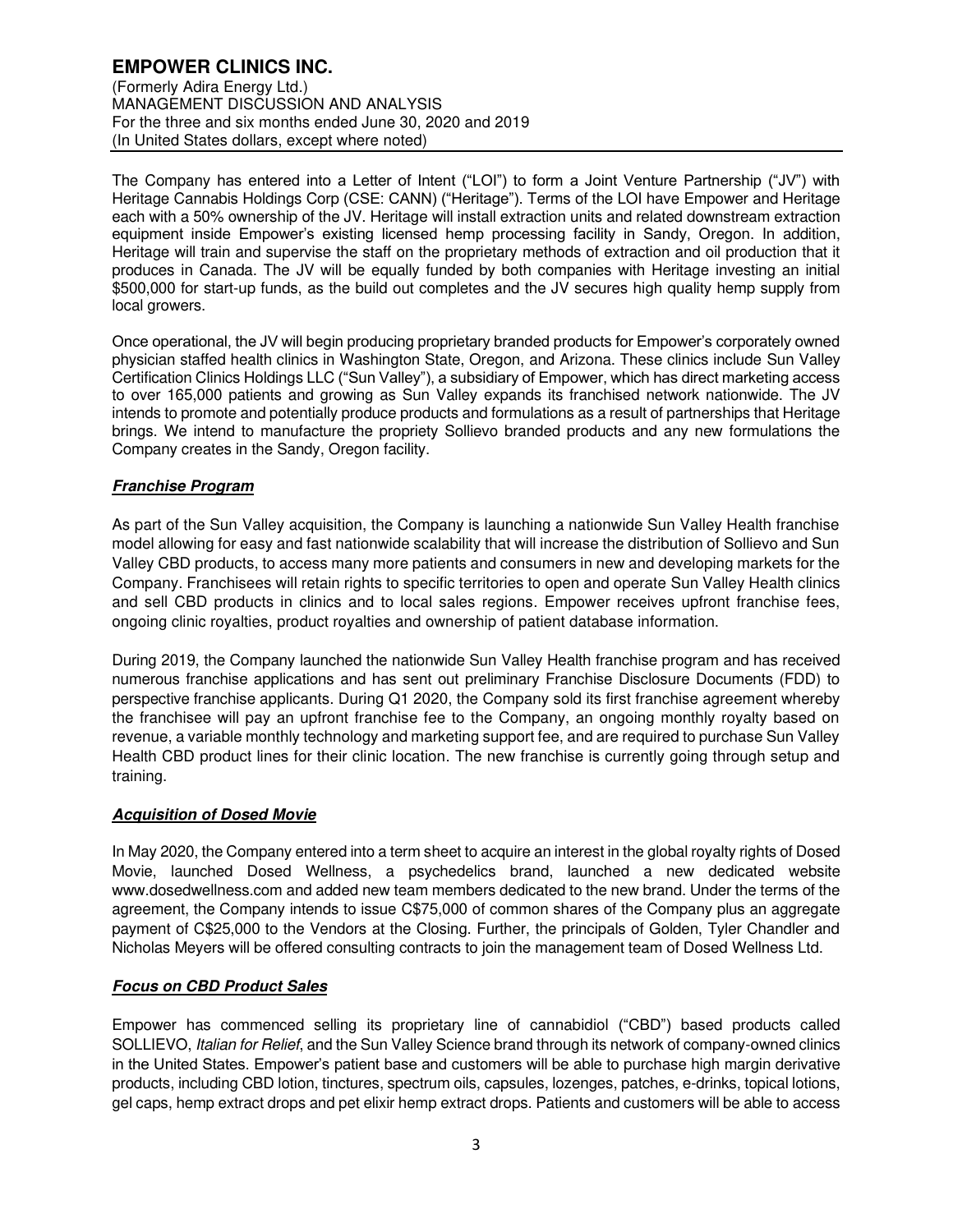Empower's home delivery and e-commerce platform through its e-commerce store at <https://www.sunvalleyhealth.com/shop/>

# **CBD Market Demand**

The passing in the United States of the US\$867 billion Agriculture Improvement Act (the "Farm Bill") has legalized hemp and hemp-based products. Recent reports and studies from the Brightfield Group indicate the approval of the Farm Bill could create a US\$23.7 billion industry by 2023.

### **Increased Patient Access**

With a rapidly expanding company-owned clinic network and significant expansion opportunity with the successful acquisition of Sun Valley Clinics and the roll-out of the Sun Valley franchise model, Empower anticipates it will grow its total patient list substantially in the years ahead. The objective is to utilize the current 165,000 patients and data associated with their consultations with our physicians, to potentially begin to determine measurable and quantifiable data on medical cannabis treatment option efficacy.

# **Market Leading Technology**

Empower utilizes a market-leading patient electronic management and POS system that is HIPAA compliant and provides insight to patient care. The Company supports remote patients using its tele-medicine portal, enabling patients who are unable to come to a location to benefit from a doctor consultation.

#### **RECENT DEVELOPMENTS**

# **Subsequent Share, Warrant and Share Option Transactions**

On July 16, 2020, pursuant to a private placement financing, the Company issued 14,417,334 units for \$0.04 (C\$0.05) per unit for gross proceeds of \$532,279 (C\$720,866). Each unit is comprised of one common share and one common share purchase warrant. Each warrant entitles the holder to acquire one common share at a price of \$0.09 (C\$0.12) per share for a period of twenty-four months following the closing date of the financing.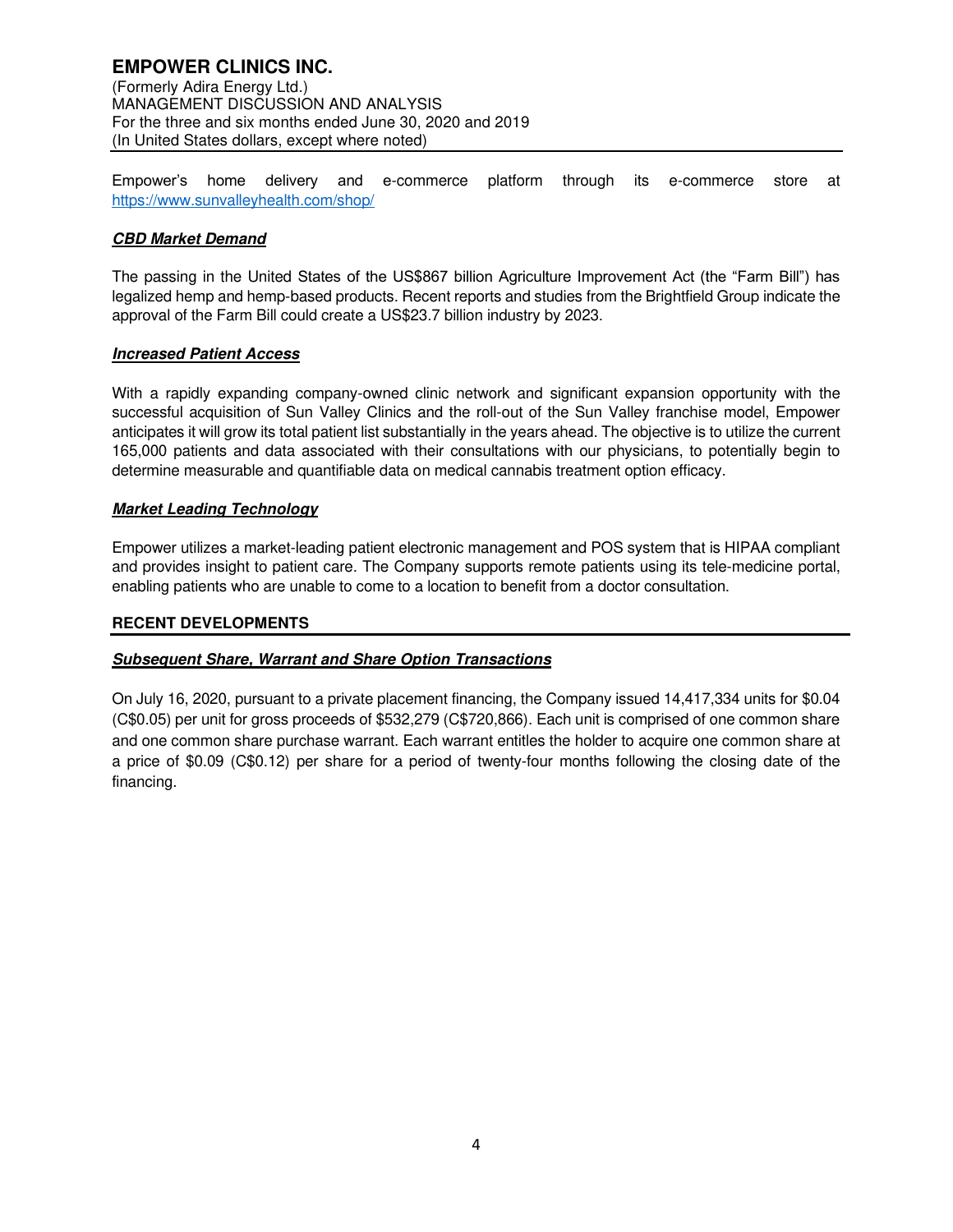### **OVERVIEW OF THE BUSINESS**

The Company is a federally incorporated Canadian company which operates a growing network of physician-staffed medical certification clinics with a primary focus on enabling patients to improve and protect their health.

The new Empower Clinics is a growth focused, vertically integrated CBD Life Sciences company committed to improving patients' lives with products, technology and health systems, through a network of medical clinics across the US.

It is expected that Empower's proprietary product line "Sollievo" will offer patients a variety of delivery methods of doctor recommended cannabidiol ("CBD") based products in its clinics, online and at major retailers. With over 165,000 patients in its database, an expanding clinic footprint, a focus on new technologies, including tele-medicine, and an expanded product development strategy, Empower is undertaking new growth initiatives to be positioned as a vertically integrated, diverse, market-leading service provider for complex patient requirements in 2020 and beyond.

The Company currently operates six physical clinic locations in the states of Oregon and Arizona, and in January 2020, sold its first franchise location in the state of Oklahoma which is currently in the process of setup and training. In addition, the Company operates a tele-medicine platform supporting virtual doctor consultation in each of its clinic markets and for Washington State.

As part of the Sun Valley acquisition, the Company is launching a franchise model allowing for easy and fast nationwide scalability that will increase the distribution of Sollievo and Sun Valley CBD products, to access many more patients and consumers in new and developing markets for the Company. Franchisees will retain rights to specific territories to open and operate Sun Valley Health clinics and sell CBD products in clinics and to local sales regions. Empower receives upfront franchise fees, ongoing clinic royalties, product royalties and ownership of patient database information.

Empower has multiple distribution strategies for our branded Sollievo CBD products that target chronic pain, insomnia, digestion, anxiety, sleep disorders and more. The Company owns the proprietary formulations for these products based on feedback from scientists and patients, and the Company intends to invest in developing these formulations to become a market leading hemp-derived CBD based product distributor. Distribution of products will naturally fit into the Company's clinic strategy with the development of retail-like kiosks in clinics and as a standard feature in franchises nationwide. E-commerce is an important distribution channel going forward providing patients and general consumers the opportunity to access and purchase Company products. Sollievo products include lotions and balms, tinctures and gel caps, all at various phases of R&D and production.

The Company operates software platform to manage patients through the medical certification process that is a HIPAA compliant Electronic Health Record system and patient management portal. It provides improved management of patients while improving the ability of our doctors, admins and staff to treat and serve patients needs. The tele-medicine platform allows patients to register and select an appointment time to conduct a private consultation with one of the physicians remotely through a secure video link, thereby extending the reach of our clinic operations beyond the physical clinic locations. We believe going forward, greater demand for professional consultations will evolve the service offering for Company owned clinics and for franchisees throughout our network.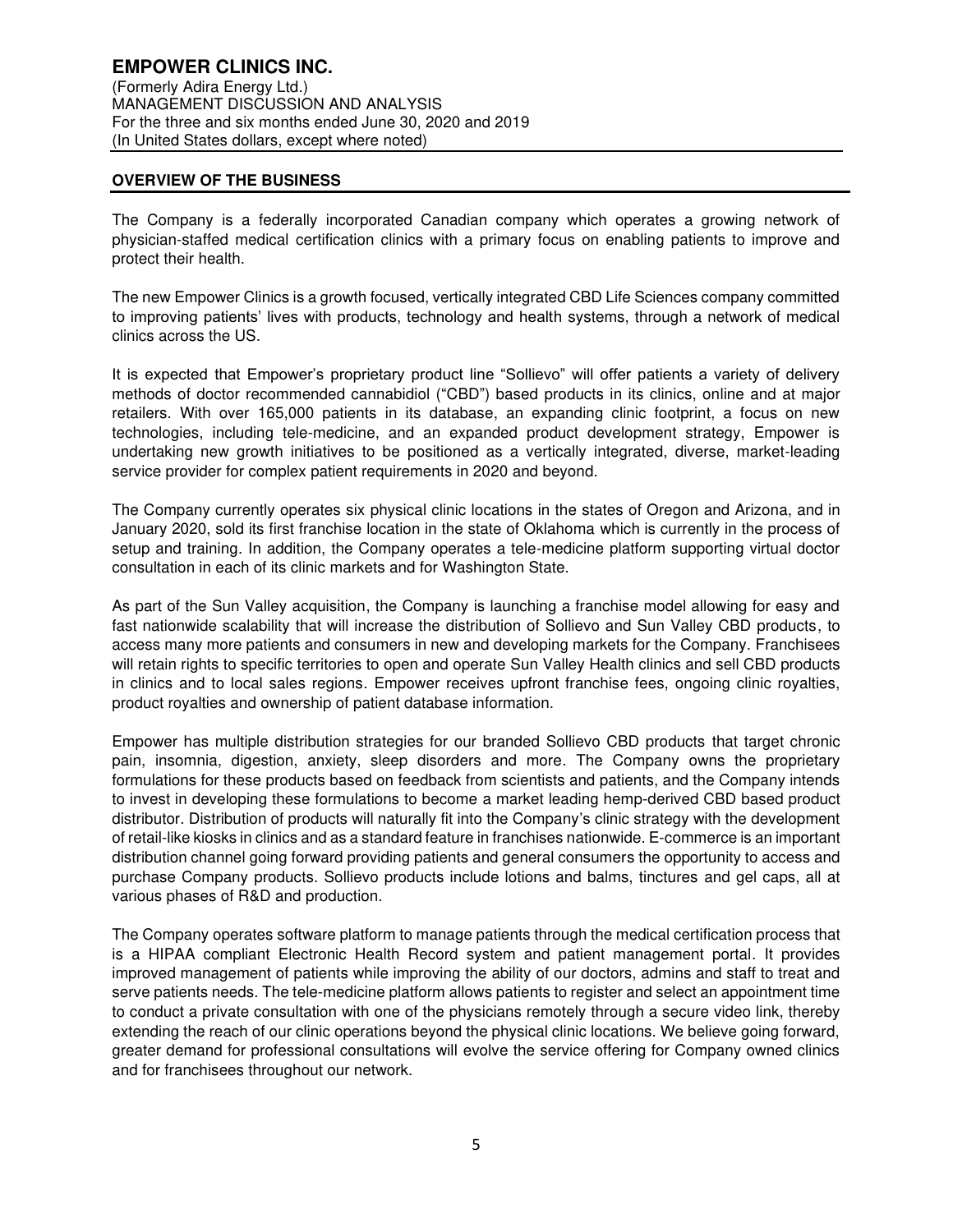E-commerce platforms for Sollievo and Sun Valley CBD product lines present a developing opportunity for the Company and our network of future franchise partners. The passing in the United States of the US\$867 billion Agriculture Improvement Act has legalized hemp and hemp-based products. This has created an opportunity for the production and sale of a variety of CBD-based products that can provide genuine help and effective relief to millions of people suffering from a variety of qualifying conditions. Online distribution channels supported by strong social media presence, influencer strategies and the ability to reach a widearray of consumers, will provide the Company new growth opportunities with greater overall brand awareness.

Empower secured its first CBD extraction facility in greater Portland, Oregon taking possession June 1, 2019 and plans to commence the build-out of a new 5,000 square foot leased building to contain the first operating extraction systems capable of producing up to 20kg per day of high quality spectrum oil, isolate and/or distillate. The facility is strategically located in the agricultural plains of Mt. Hood, Oregon with over 200 licenced hemp farms in the neighbouring counties. Over time, the facility has the potential to be scaled to add multiple extraction, post-production and product manufacturing systems.

# **OUTLOOK**

The Company will continue to be active and opportunistic with respect to mergers and acquisitions opportunities, with the goal of advancing its business plan and to increase shareholder value where possible. Additionally, the Company may seek to acquire third party channel partners to increase its patient base, margin per patient, and to increase shareholder value through the accretion of these operations and/or assets.

The Company is in active discussions to secure hemp bio-mass supply agreements from licensed producers in Oregon and Arizona with the objectives of locking in raw material supply agreements to support the new extraction facilities.

The Company is in active discussions with various product brands, brokers and retail sales outlets to secure short and long term sales contracts to support the revenue growth objectives for our hemp-derived CBD extract and CBD based products.

Currently, the market for both clinics and CBD based products in the United States remains highly fragmented with very few nationwide competitors. The Company seeks to take advantage of this by using its capital-light expenditure model to open franchised clinics, to create highly valuable patient relationships in new markets, further develop a wide-array of CBD formulations and product lines for nationwide distribution and own and operate hemp-derived CBD extraction facilities with the first location secured in Sandy, Oregon strategically located in the S.W. region of Portland, Oregon surrounded by over 200 hemp farms.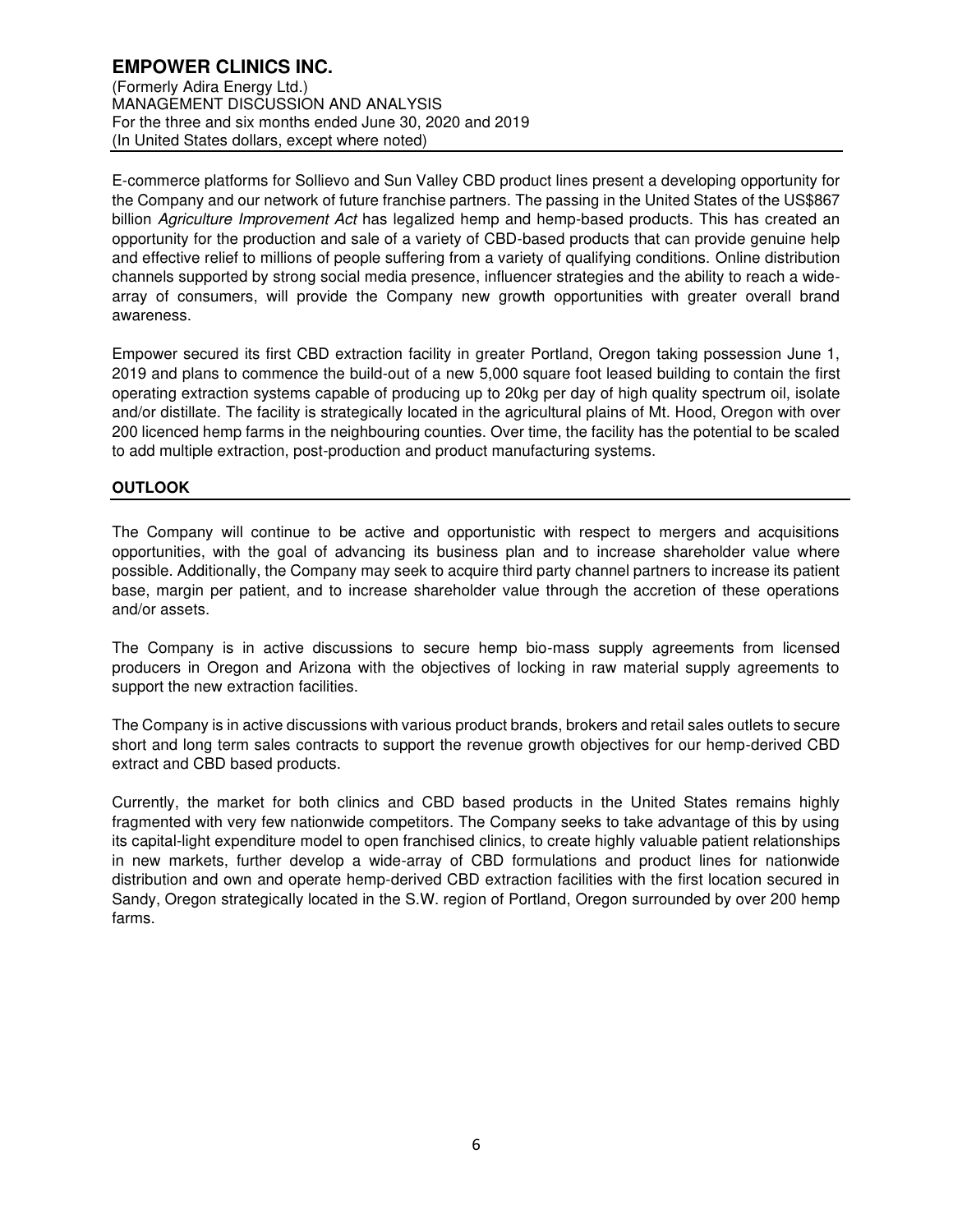# **REVIEW OF QUARTERLY AND ANNUAL RESULTS**

|                                     | Q <sub>2</sub> | Q <sub>1</sub> | Q4       | Q3     | Q <sub>2</sub> | Q1     | Q4    | Q3     | <b>YTD</b> | <b>YTD</b> |
|-------------------------------------|----------------|----------------|----------|--------|----------------|--------|-------|--------|------------|------------|
|                                     | 2020           | 2020           | 2019     | 2019   | 2019           | 2019   | 2018  | 2018   | 2020       | 2019       |
| <b>FINANCIAL</b><br><b>RESULTS:</b> |                |                |          |        |                |        |       |        |            |            |
| Net revenues                        | 924            | 789            | 625      | 663    | 591            | 153    | 197   | 280    | 1,713      | 743        |
| Income (loss)                       | (401)          | (521)          | (1, 942) | (505)  | (1, 457)       | (399)  | 1,343 | (379)  | 920        | (1,855)    |
| Income (loss)<br>per share:         |                |                |          |        |                |        |       |        |            |            |
| - Basic                             | (0.00)         | (0.00)         | (0.02)   | (0.00) | (0.01)         | (0.01) | 0.01  | (0.00) | (0.01)     | (0.02)     |
| - Diluted                           | (0.00)         | (0.00)         | (0.02)   | (0.00) | (0.01)         | (0.01) | 0.01  | (0.00) | (0.01)     | (0.02)     |
| Cash dividends<br>declared          |                | ٠              |          |        |                | -      |       | ۰      |            |            |
| Total assets                        | 1.800          | 1,392          | 1.556    | 4.943  | 5.760          | 2.417  | 514   | 1,546  | 1,800      | 1,556      |
|                                     |                |                |          |        |                |        |       |        |            |            |
| <b>OPERATING</b><br><b>RESULTS:</b> |                |                |          |        |                |        |       |        |            |            |
| Patient visits                      | 6,696          | 5,717          | 4,616    | 5,807  | 4,299          | 1,198  | 1,314 | 1.864  | 12,413     | 5,497      |

Amounts presented in thousands except per share amounts:

The Company has a limited operating history, which can make it difficult for investors to evaluate the Company's operations. As a result, the prior periods shown in the above table are not necessarily comparable and should not be relied upon as an indication of future performance.

The Company is expected to remain subject to many of the risks common to early-stage enterprises for the foreseeable future, including challenges related to laws, regulations, licensing, integrating and retaining qualified employees; making effective use of limited resources; achieving market acceptance of existing and future solutions; competing against companies with greater financial and technical resources; acquiring and retaining customers; and developing new solutions.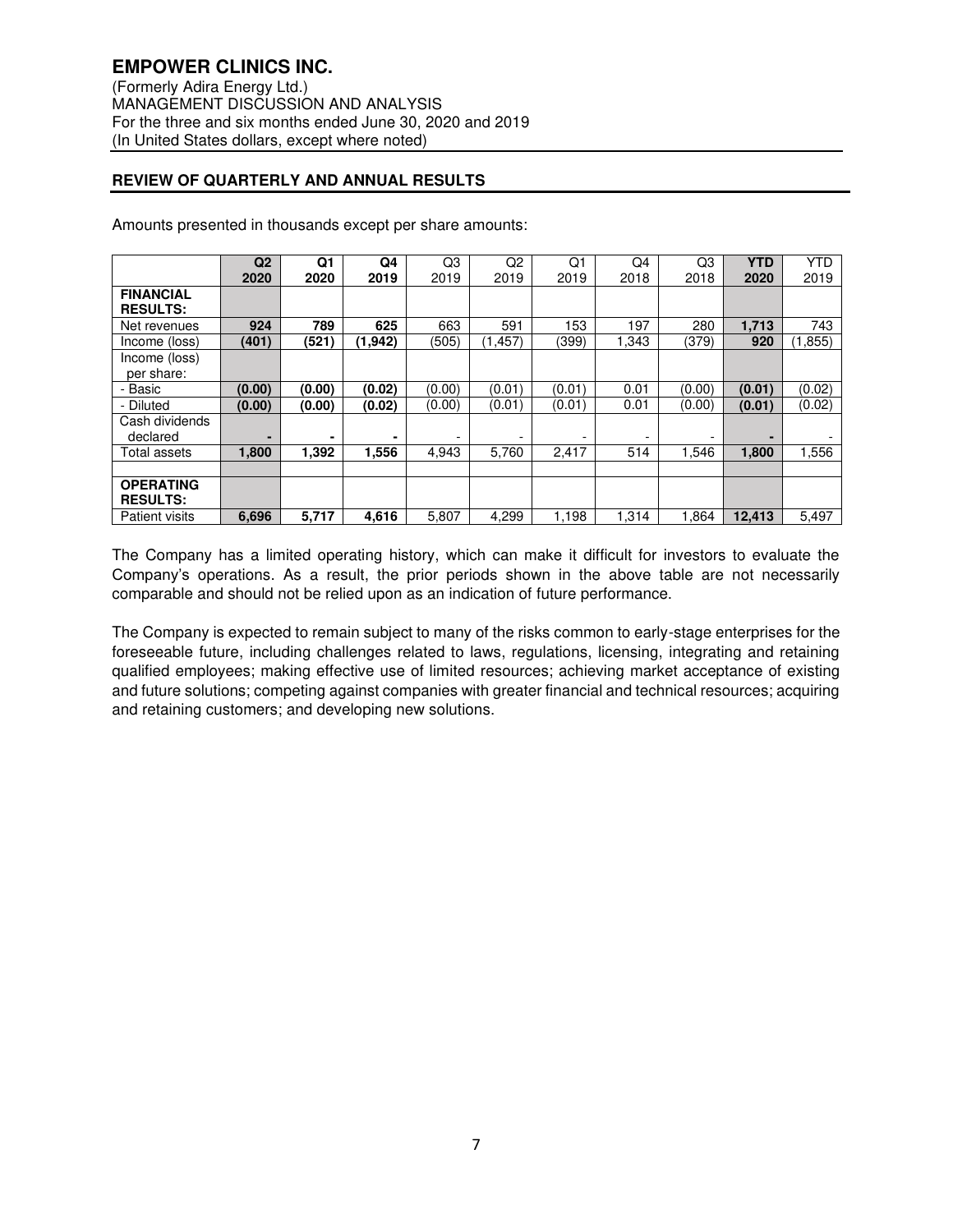### **Review of Consolidated Financial Information for Q2 2020 compared to Q2 2019**

|                                                          | Q2 2020          | Q2 2019       |
|----------------------------------------------------------|------------------|---------------|
|                                                          |                  |               |
| Clinic revenues                                          | \$<br>908,454    | \$<br>591,023 |
| Product revenues                                         | 15,422           |               |
|                                                          | 923,876          | 591,023       |
|                                                          |                  |               |
| Direct clinic expenses                                   | 235,476          | 82,750        |
| Cost of goods sold (changes in finished goods inventory) | 8,429            |               |
|                                                          |                  |               |
| Earnings from clinic operations                          | 679,971          | 508,273       |
|                                                          |                  |               |
| Operating expenses                                       | 764,735          | 1,082,248     |
| Legal and professional fees                              | 82,983           | 320,668       |
| Depreciation and amortization expense                    | 70,319           | 72,268        |
|                                                          |                  |               |
| Share-based payments expense                             | 2,548            | 457,160       |
|                                                          |                  |               |
| Loss from operations                                     | (240, 614)       | (1,424,071)   |
|                                                          |                  |               |
| Accretion expense                                        | 61,045           | 85,685        |
| Interest income                                          | (1,870)          | (1,248)       |
| Interest expense                                         | 41,236           | 42,287        |
| Loss on disposal of property, plant and equipment        |                  | 114,516       |
| Gain on change in fair value of warrant liability        | (2,685)          | (161, 064)    |
| Gain on change in fair value of conversion feature       |                  | (97, 788)     |
| Other expense, net                                       | 62,270           | 50,047        |
|                                                          |                  |               |
| Net loss and comprehensive loss income for the period    | \$<br>(401, 110) | (1,456,506)   |

#### Clinic revenues

Clinics revenues were \$908,454 compared to \$591,023 during Q2 2019 as the Company received 6,696 patients spending on average approximately \$136, compared to 4,299 patients spending on average approximately \$137 during Q2 2019. The Company receives revenue streams from patient visits to existing clinics throughout the network. The increase in clinic revenues and patient count is primarily due to the addition of the Sun Valley clinics, beginning May 1, 2019.

# Product revenues

Product revenues were \$15,422 compared to \$nil during Q2 2019 as the Company has expanded into CBD product sales and the sale of premium wellness products. The Company expects to expand its revenue streams as the Company patient base grows, as branded CBD products are further rolled out and, the CBD extraction and product production facility becomes fully operational.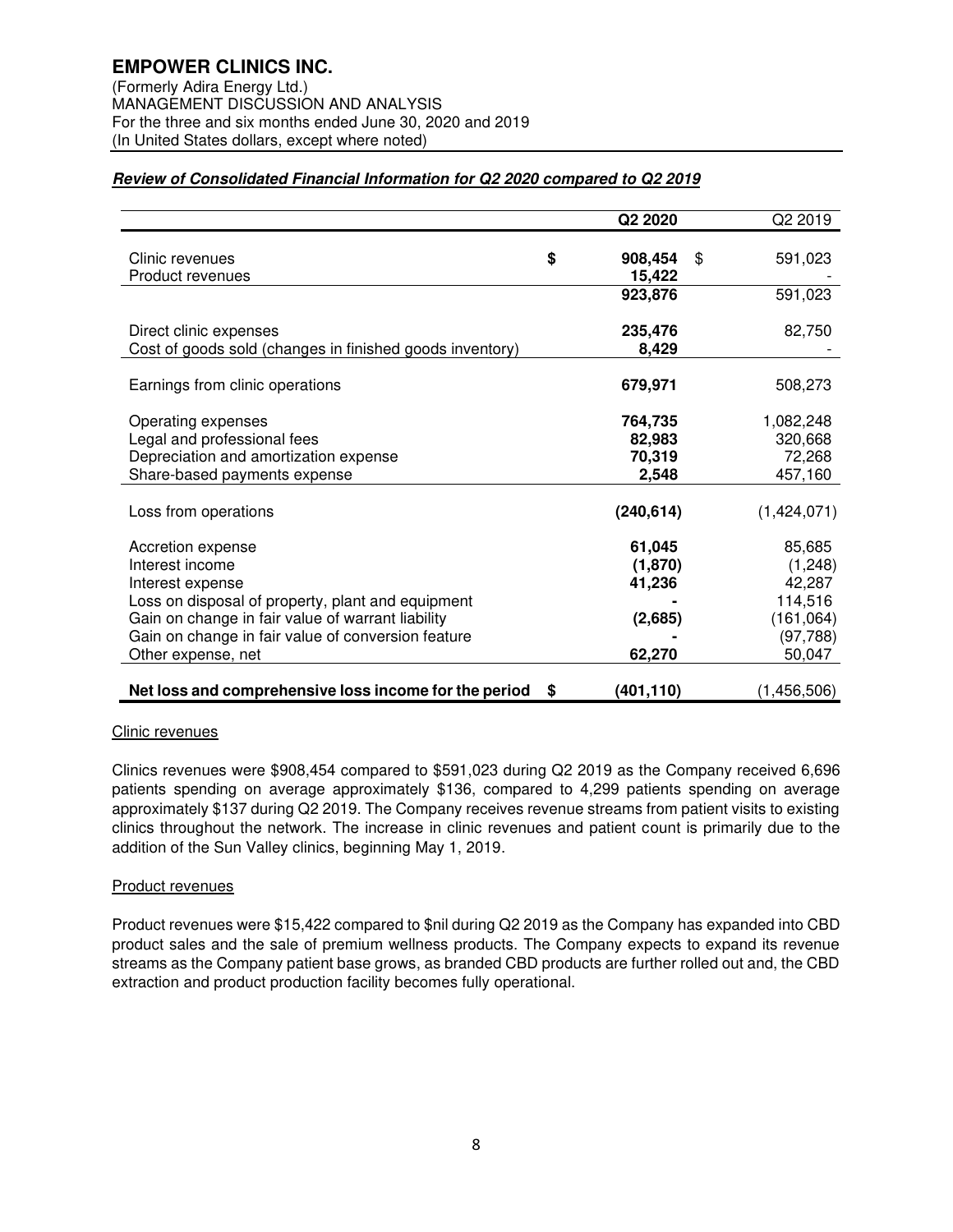#### Direct clinic expenses

Direct clinic expenses were \$235,476, compared to \$82,750 during Q2 2019. These costs represent physician and clinic support staff expenses that are required to operate the clinics and provide patient consulting services. These expenses increased due to the increase in revenues and a reclassification of physician costs from operating expenses. The Company continues to monitor and improve its operational controls to align labor cost with direct patient consultations. The Company employs a diverse mix of physicians and practitioners.

#### Cost of goods sold

Cost of goods sold (changes in finished goods inventory) was \$8,429, compared to \$nil during Q2 2019 as the Company has expanded into CBD product sales and the sale of premium wellness products.

#### Operating expenses

Operating expenses were \$764,735, which decreased from Q2 2019 of \$1,082,248. The decrease is primarily related to:

- Decrease in salaries and benefits due to compensation expense in Q2 2020 of \$208,846 in noncash share-based payments to the former CEO and an overall reduction in executive compensation; and
- This decrease was partially offset by an increase in advertising and promotion due to the launch of a marketing program.

#### Legal and professional fees

Legal and professional fees were \$82,983, compared to \$320,668 during Q2 2019. The decrease is primarily related to financial advisory services which were incurred in Q2 2019 and did not recur in Q2 2020.

#### Depreciation and amortization expense

Depreciation and amortization expense was \$70,319, compared to \$72,268 during Q2 2019. The balance has remained consistent year over year.

#### Share-based payments

Share-based payments expense was \$2,548, compared to \$457,160 during Q2 2019. The share-based payments expense is the fair value of share options recognized as an expense during the period based on the fair valued determined by the Black-Scholes option pricing model valuation.

#### Accretion expense

Accretion expense was \$61,045, compared to \$85,685 during Q2 2019, in connection with the Company's convertible debentures and convertible notes payable.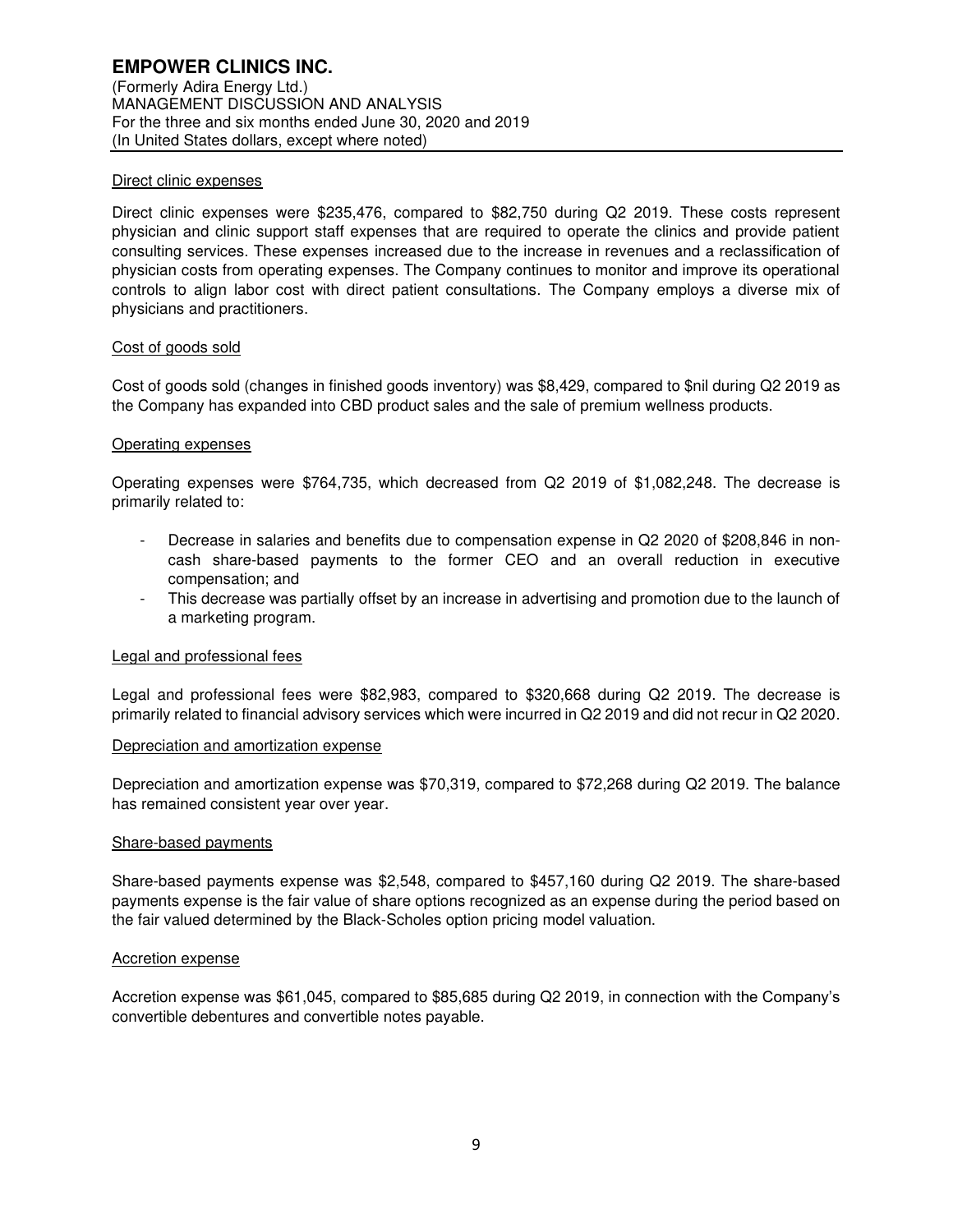#### Interest income

Interest income increased to \$1,870, compared to \$1,248 during Q2 2019, owing to the promissory note receivable.

#### Interest expense

Interest expense decreased to \$41,236, compared to \$42,287 during Q2 2019, owing to the conversion of convertible debentures April and May 2020.

#### Loss on disposal of property and equipment

The Company recorded a loss of \$nil, compared to \$114,516 during Q2 2019, related to leasehold improvements for the Chicago clinic when the lease was terminated in May 2019.

#### Gain on change in fair value of warrant liability

The Company recorded a gain on the change in the fair value of the warrant liability of \$2,685 compared to a \$161,064 gain on the change in the fair value of the warrant liability during Q2 2019.The share purchase warrants are required to be revalued at every quarter end and the gain resulted from the decrease in the Company's share price during Q2 2020, which is a variable in determining the fair value of the warrant liability per the Black-Scholes valuation model.

#### Gain on change in fair value of conversion feature

The Company recorded a gain on the change in the fair value of the conversion feature of \$nil, compared to \$97,788 during Q2 2019. The conversion feature is required to be revalued at every quarter end and the gain resulted from the increase in the Company's share price during Q2 2019, which is a variable in determining the fair value of the conversion feature.

#### Other expense, net

The Company recorded other expense of \$62,770, compared to other expense of \$50,047 during Q2 2019. The amount relates primarily to foreign exchange gains due to the decrease in the US dollar relative to the Canadian dollar during Q2 2020.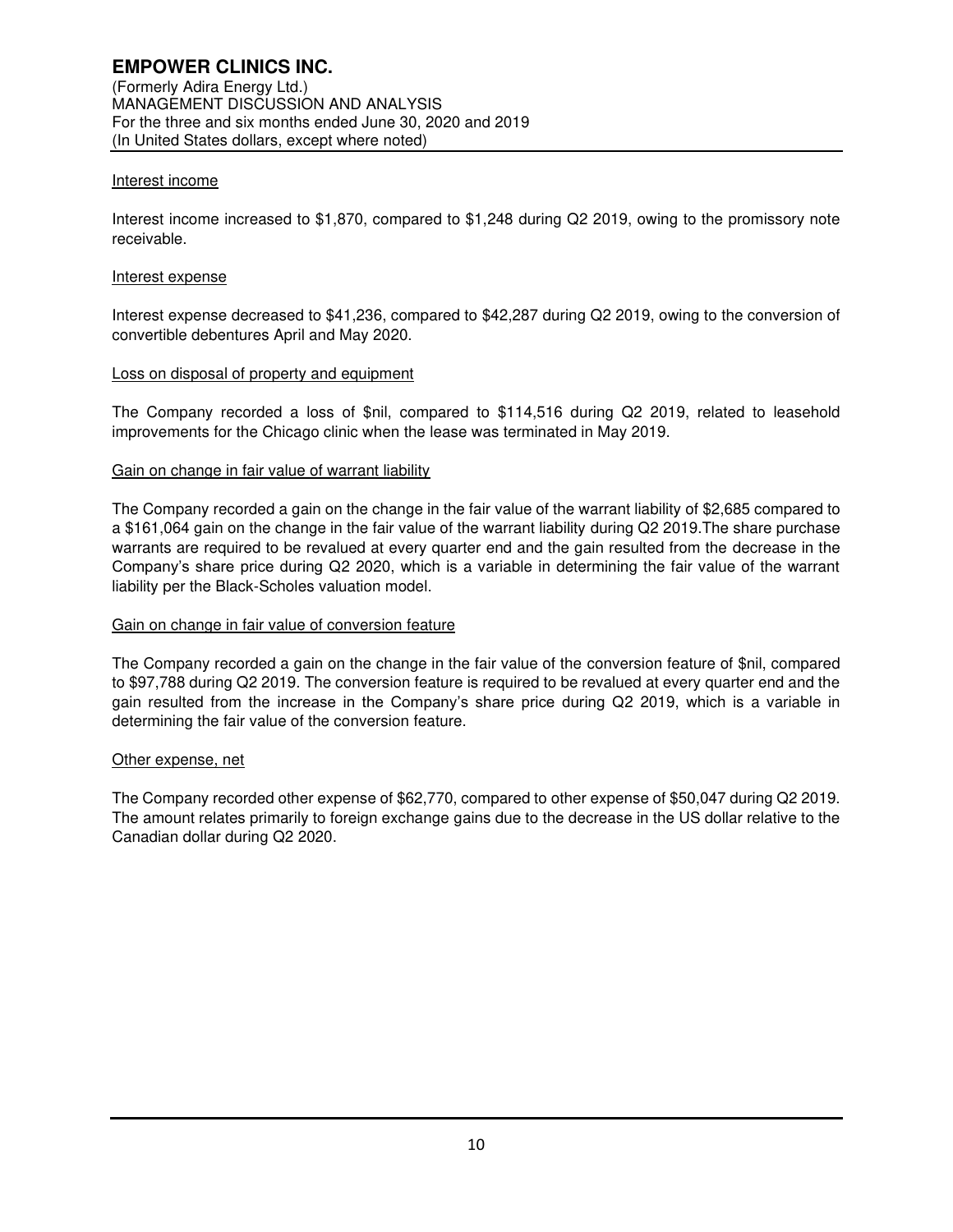### **Review of Consolidated Financial Information for YTD 2020 compared to YTD 2019**

|                                                          | <b>YTD 2020</b> | <b>YTD 2019</b> |
|----------------------------------------------------------|-----------------|-----------------|
|                                                          |                 |                 |
| Clinic revenues                                          | \$<br>1,676,257 | \$<br>743,869   |
| <b>Product revenues</b>                                  | 36,754          |                 |
|                                                          | 1,713,011       | 743,869         |
|                                                          |                 |                 |
| Direct clinic expenses                                   | 491,898         | 122,163         |
| Cost of goods sold (changes in finished goods inventory) | 20,407          |                 |
|                                                          |                 |                 |
| Earnings from clinic operations                          | 1,200,706       | 621,706         |
|                                                          |                 |                 |
| Operating expenses                                       | 1,346,358       | 1,300,875       |
| Legal and professional fees                              | 222,196         | 433,679         |
| Depreciation and amortization expense                    | 160,744         | 118,411         |
| Share-based payments expense                             | 29,854          | 472,120         |
|                                                          |                 |                 |
| Loss from operations                                     | (558, 446)      | (1,703,379)     |
|                                                          |                 |                 |
| Accretion expense                                        | 345,096         | 115,599         |
| Interest income                                          | (3,705)         | (2,866)         |
| Interest expense                                         | 101,630         | 75,659          |
| Loss on disposal of property, plant and equipment        |                 | 114,516         |
| Gain on debt settlement of accounts payable              | (23, 299)       |                 |
| Gain on change in fair value of warrant liability        | (39, 932)       | (160, 874)      |
| Gain on change in fair value of conversion feature       | (2,795)         | (64, 426)       |
| Other (income) expense, net                              | (15,160)        | 74,060          |
|                                                          |                 |                 |
| Net loss and comprehensive loss income for the period    | \$<br>(920,281) | (1,855,047)     |

#### Clinic revenues

Clinics revenues were \$1,713,011 compared to \$743,869 during YTD 2019 as the Company received 12,413 patients spending on average approximately \$138, compared to 5,497 patients spending on average approximately \$135 during YTD 2019. The Company receives revenue streams from patient visits to existing clinics throughout the network. The increase in clinic revenues and patient count is primarily due to the addition of the Sun Valley clinics, beginning May 1, 2019.

#### Product revenues

Product revenues were \$36,754 compared to \$nil during YTD 2019 as the Company has expanded into CBD product sales and the sale of premium wellness products. The Company expects to expand its revenue streams as the Company patient base grows, as branded CBD products are further rolled out and, the CBD extraction and product production facility becomes fully operational.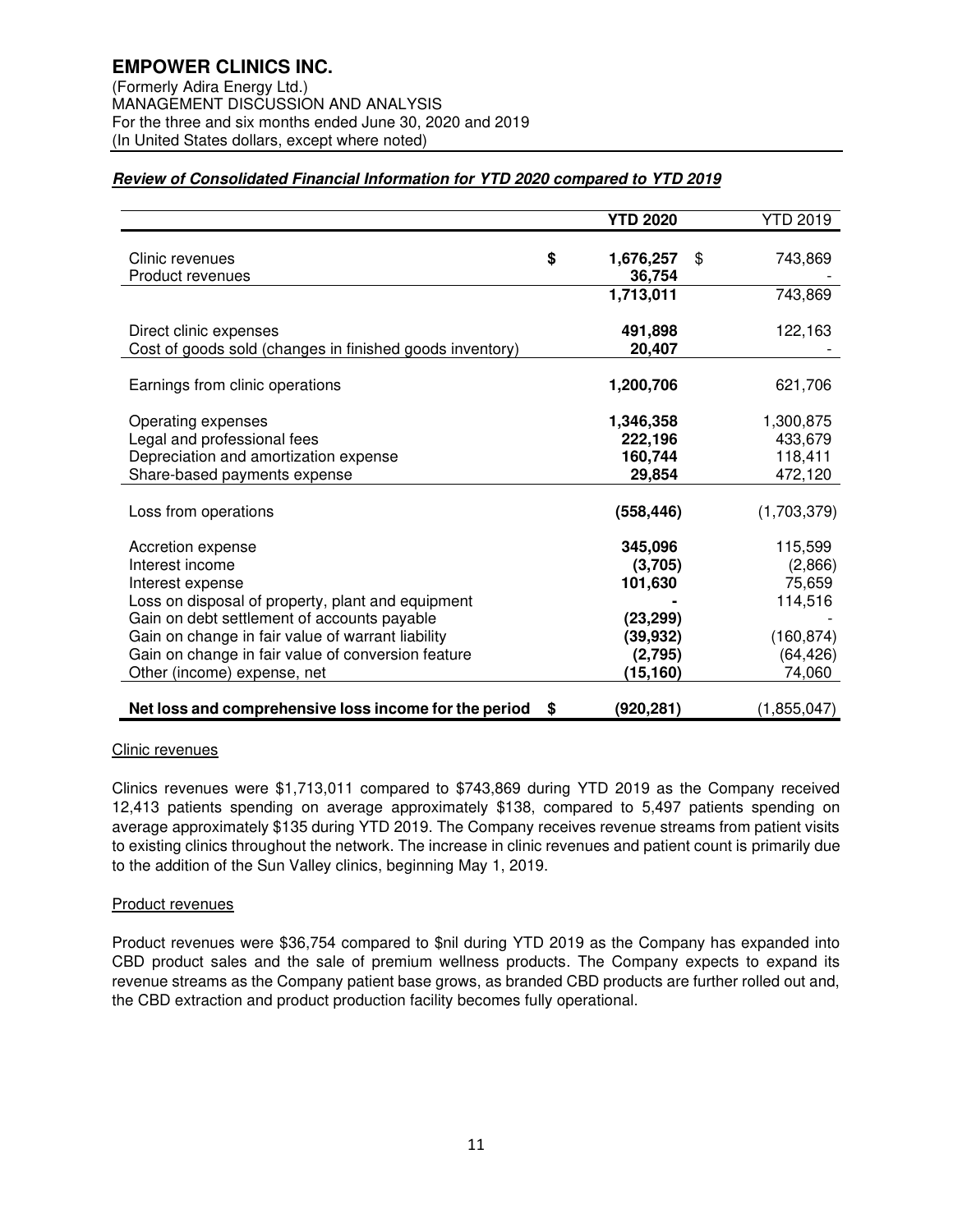#### Direct clinic expenses

Direct clinic expenses were \$491,898, compared to \$122,163 during YTD 2019. These costs represent physician and clinic support staff expenses that are required to operate the clinics and provide patient consulting services. These expenses increased due to the increase in revenues and a reclassification of physician costs from operating expenses. The Company continues to monitor and improve its operational controls to align labor cost with direct patient consultations. The Company employs a diverse mix of physicians and practitioners.

#### Cost of goods sold

Cost of goods sold (changes in finished goods inventory) was \$20,407, compared to \$nil during Q2 2019 as the Company has expanded into CBD product sales and the sale of premium wellness products.

#### Operating expenses

Operating expenses were \$1,346,358, which increased from YTD 2019 of \$1,300,875. The increase is primarily related to an increase in advertising and promotion due to the launch of a marketing program.

#### Legal and professional fees

Legal and professional fees were \$222,196, compared to \$433,679 during YTD 2019. The decrease is primarily related to financial advisory services which were incurred in YTD 2019 and did not recur in YTD 2020.

#### Depreciation and amortization expense

Depreciation and amortization expense was \$160,744, compared to \$118,411 during YTD 2019. The balance increased due to the acquisition of Sun Valley in May 2019.

#### Share-based payments

Share-based payments expense was \$29,854, compared to \$472,120 during YTD 2019. The share-based payments expense is the fair value of share options recognized as an expense during the period based on the fair valued determined by the Black-Scholes option pricing model valuation.

#### Accretion expense

Accretion expense was \$345,096, compared to \$115,599 during YTD 2019, in connection with the Company's convertible debentures and convertible notes payable. Using the effective interest rate method, the accretion is lower at issuance and increases as maturity approaches.

#### Interest income

Interest income increased to \$3,705, compared to \$2,866 during YTD 2019, owing to the promissory note receivable.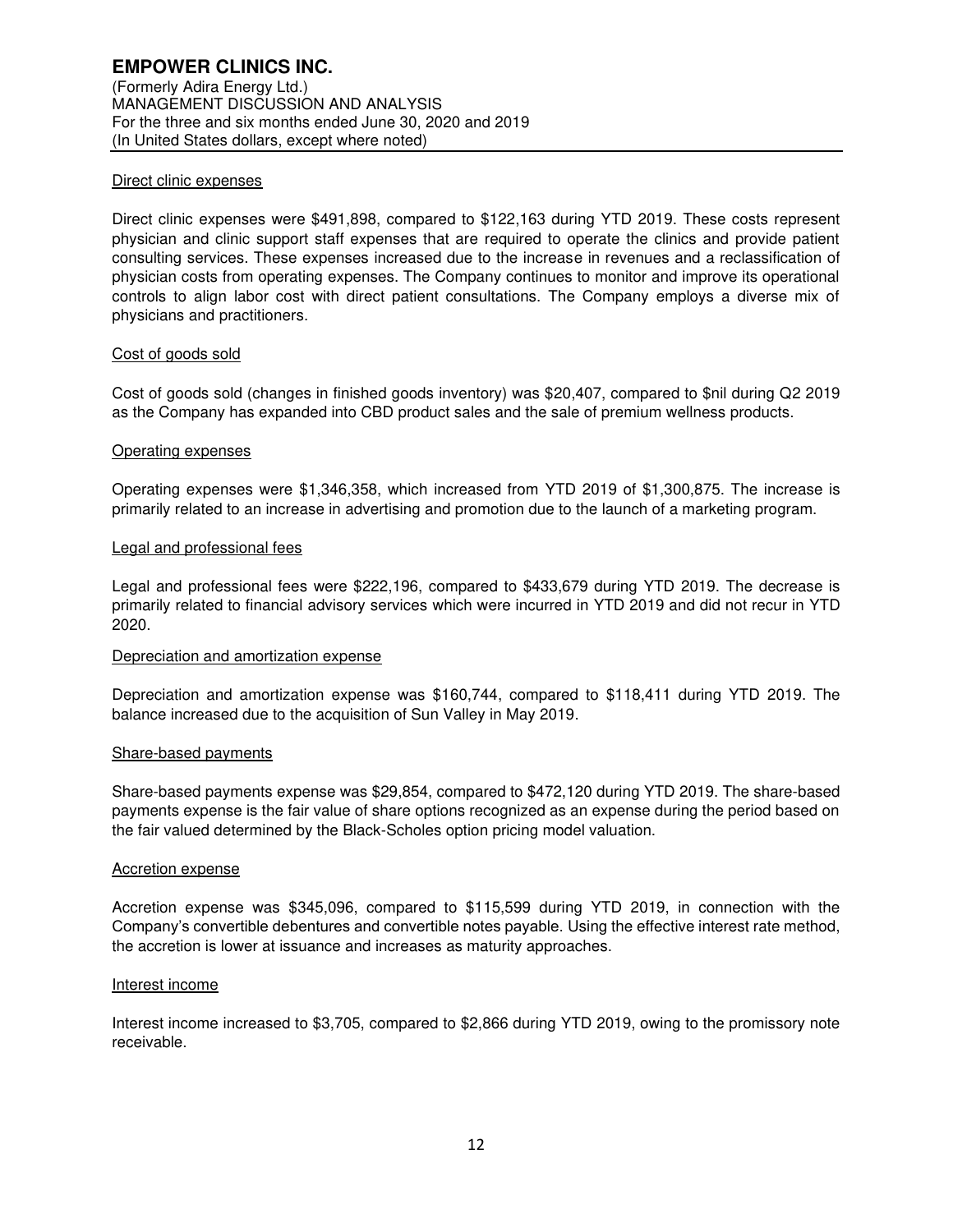#### Interest expense

Interest expense increased to \$101,630, compared to \$75,659 during YTD 2019, owing to the issuance of convertible debentures during April and May 2019 and convertible notes payable in October and December 2019.

#### Loss on disposal of property and equipment

The Company recorded a loss of \$nil, compared to \$114,516 during YTD 2019, related to leasehold improvements for the Chicago clinic when the lease was terminated in May 2019.

#### Gain on debt settlement or accounts payable

The Company recorded a gain on debt settlement of \$23,299, compared to \$nil during YTD 2019, owing to the settlement of accounts payable through the issuance of 5,841,586 common shares of the Company. The fair value of the common share, determined as the share price on the date of agreement to settle, was less than the carrying value of the accounts payable of \$223,792 (C\$297,500) and thus the Company recorded a gain on debt settlement.

#### Gain on change in fair value of warrant liability

The Company recorded a gain on the change in the fair value of the warrant liability of \$39,932 compared to \$160,784 during YTD 2019.The share purchase warrants are required to be revalued at every quarter end and the gain resulted from the decrease in the Company's share price during YTD 2020, which is a variable in determining the fair value of the warrant liability per the Black-Scholes valuation model.

#### Gain on change in fair value of conversion feature

The Company recorded a gain on the change in the fair value of the conversion feature of \$2,795, compared to a gain on the change in the fair value of the conversion feature of \$64,426 during YTD 2019. The conversion feature is required to be revalued at every quarter end and the gain resulted from the decrease in the Company's share price during YTD 2020, which is a variable in determining the fair value of the conversion feature.

#### Other income, net

The Company recorded other income of \$15,160, compared to other expense of \$74,060 during YTD 2019. The amount relates primarily to foreign exchange gains due to the increase in the US dollar relative to the Canadian dollar during YTD 2020.

#### **LIQUIDITY, CASH FLOWS AND CAPITAL RESOURCES**

#### **Liquidity**

Liquidity risk is the risk that the Company will encounter difficulties in meeting obligations associated with its financial liabilities and other contractual obligations. The Company's strategy for managing liquidity is based on achieving positive cash flows from operations to internally fund operating and capital requirements.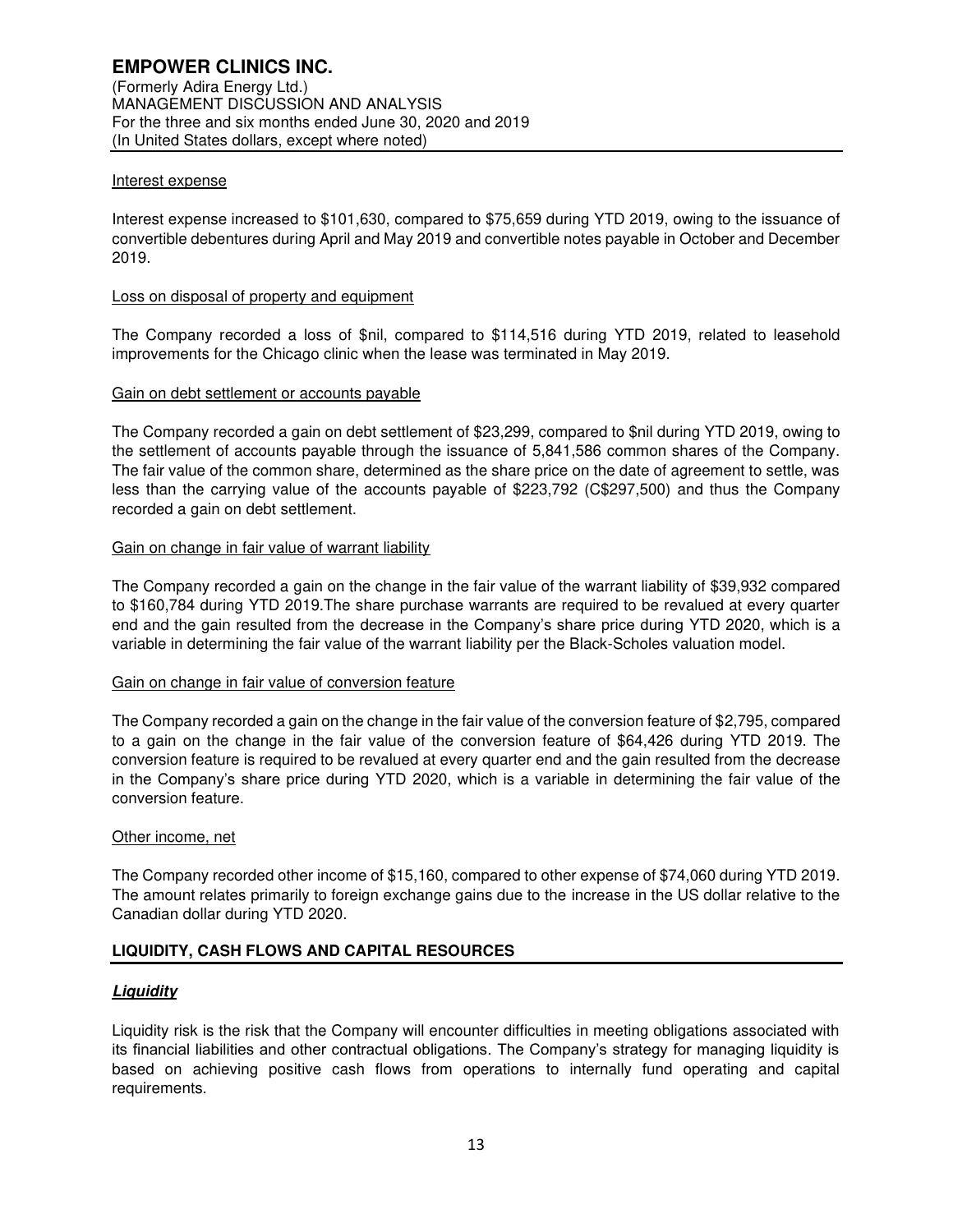#### **EMPOWER CLINICS INC.**  (Formerly Adira Energy Ltd.) MANAGEMENT DISCUSSION AND ANALYSIS For the three and six months ended June 30, 2020 and 2019 (In United States dollars, except where noted)

Factors that may affect the Company's liquidity are continuously monitored. These factors include the number of patient visits, average patient spend per visit, operating costs, capital costs, income tax refunds, foreign currency fluctuations, seasonality, market immaturity and a highly fluid environment related to state and federal law passage and regulations.

In the event that the Company is adversely affected by any of these factors and, as a result, the operating cash flows are not sufficient to meet the Company's working capital requirements there is no guarantee that the Company would be able to raise additional capital on acceptable terms to fund a potential cash shortfall. Consequently, the Company is subject to liquidity risk.

The Company will need to procure additional financing in order to fund its ongoing operation. The Company intends to obtain such financing through equity financing, and there can be no assurance that the Company can raise the required capital it needs to build and expand as expected, nor that the capital markets will fund the business of the Company. Without this additional financing, the Company may be unable to achieve positive cash flow and earnings as quickly as anticipated, these uncertainties cast a significant doubt about the Company's ability to continue as a going concern.

Subsequent to quarter end, the Company issued 14,417,334 units for gross proceeds of \$532,279 (C\$720,866).

|                                          | June 30, 2020     | December 31, 2019 |
|------------------------------------------|-------------------|-------------------|
|                                          |                   |                   |
| Cash                                     | \$<br>305,935     | 179,153<br>\$     |
| Accounts receivable                      | 27,640            | 24,482            |
| Prepaid expenses                         | 268,975           | 38,382            |
| Inventory                                | 62,666            | 21,848            |
| Promissory note receivable               | 126,279           |                   |
| <b>Total Current Assets</b>              | 791,495           | 263,865           |
|                                          |                   |                   |
| Accounts payable and accrued liabilities | 1,881,769         | 1,874,990         |
| Notes Payable                            | 1,010,257         | 969,891           |
| Convertible debentures payable           |                   | 427,320           |
| Conversion feature                       |                   | 2,795             |
| Convertible notes payable                | 185,496           | 192,717           |
| Secured loan payable                     | 784,786           | 761,711           |
| Lease liability                          | 190,469           | 219,800           |
| <b>Warrant liability</b>                 | 242,170           |                   |
| <b>Total Current Liabilities</b>         | 4,294,947         | 4,449,224         |
|                                          |                   |                   |
| <b>Working Capital</b>                   | \$<br>(3,503,452) | (4,185,359)<br>\$ |

At June 30, 2020, the Company had a working capital deficit of \$3,503,452, as follows: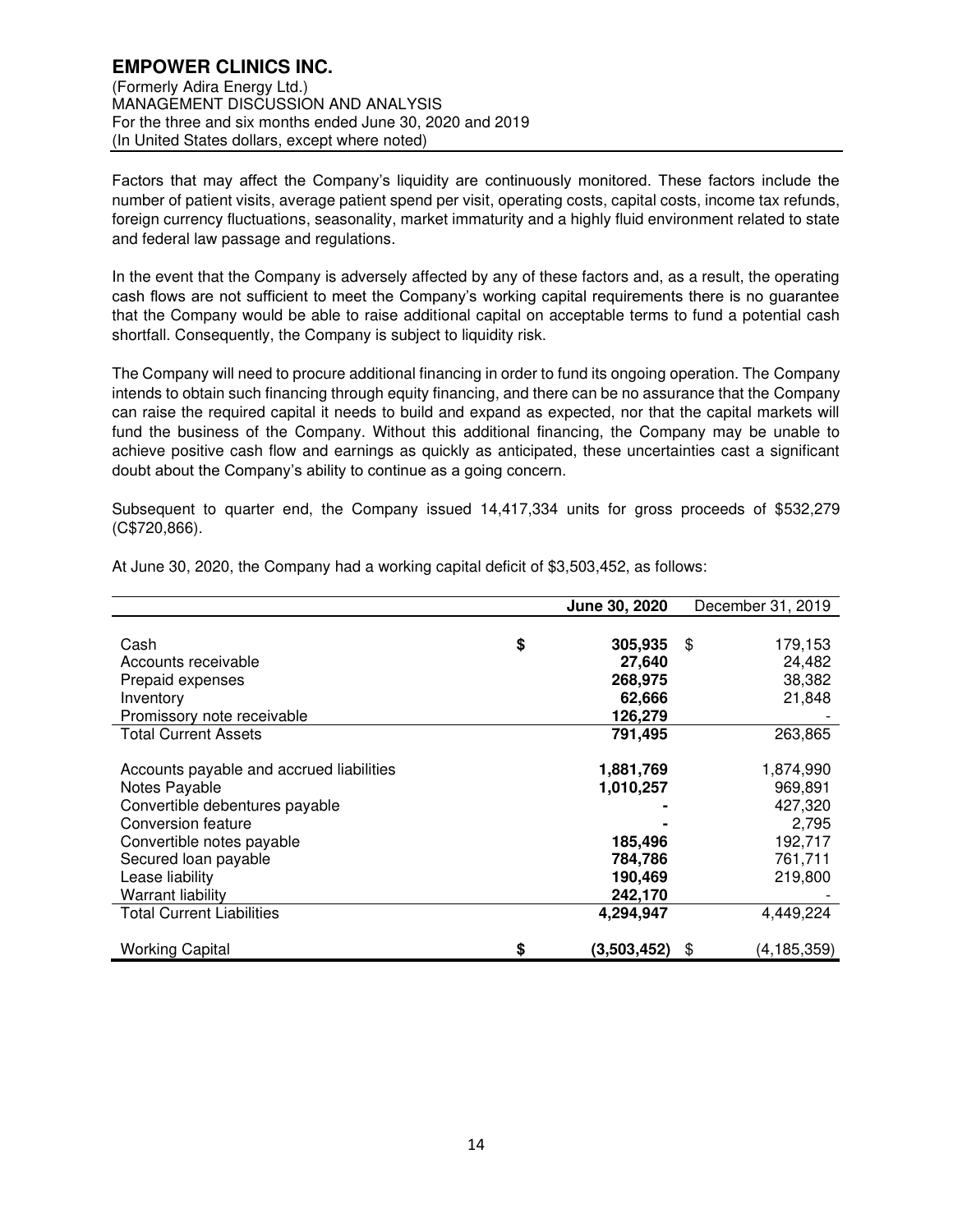# **Cash Flow**

|                                           |    | Q <sub>2</sub> 2020 | Q <sub>2</sub> 2019 |
|-------------------------------------------|----|---------------------|---------------------|
| Net cash used in operating activities     | \$ | $(11, 187)$ \$      | (1, 112, 738)       |
| Net cash used in investing activities     |    | ۰                   | (543, 573)          |
| Net cash provided by financing activities |    | 185,344             | 498,996             |
| Increase (decrease) in cash               | S  | 174,157             | (1,157,315)         |

#### Review of cash flow Q2 2020 compared to Q2 2019:

Cash used in operating activities was \$11,187, compared to cash used in operating activities of \$1,112,738 during Q2 2019:

- Loss for the period was \$401,110 compared \$1,456,506 during Q2 2019.
- Movements in non-cash items increased cash by \$214,314 compared to \$727,408 during Q2 2019.
- Movements in accounts receivables decreased cash by \$22,666 compared to \$53,573 during Q2 2019.
- Movements in prepaid expenses increased cash by \$4,878 compared to decreasing cash by \$76,169 during Q2 2019.
- Movements in inventory decreased cash by \$41,211 compared to \$nil during Q2 2019.
- Movements in accounts payable and accrued liabilities increased cash by \$229,571 compared to decreasing cash by \$254,294 during Q2 2019.

Cash used in investing activities was \$nil compared to \$543,572 during Q2 2019 as a result of cash spend on the acquisition of Sun Valley.

Cash provided by financing activities was \$185,344 compared to \$498,996 during Q2 2019. Cash provided by financing activities during Q2 2020 related to proceeds from the issuance of common shares for cash and advance of loan payable which was partially offset by cash spend on lease payments and share issue costs whereas cash provided by financial activities during Q2 2019 related to proceeds advance of convertible debentures and cash acquired in the acquisition of Sun Valley which was partially offset by lease payments and share issue costs.

|                                                     |    | <b>YTD 2020</b> | YTD 2019          |
|-----------------------------------------------------|----|-----------------|-------------------|
| Net cash provided by (used in) operating activities | \$ | 2.647           | \$<br>(1,331,950) |
| Net cash used in investing activities               |    | ۰               | (543, 573)        |
| Net cash provided by financing activities           |    | 124,135         | 2,525,023         |
| Increase in cash                                    | S  | 126,782         | 659,500           |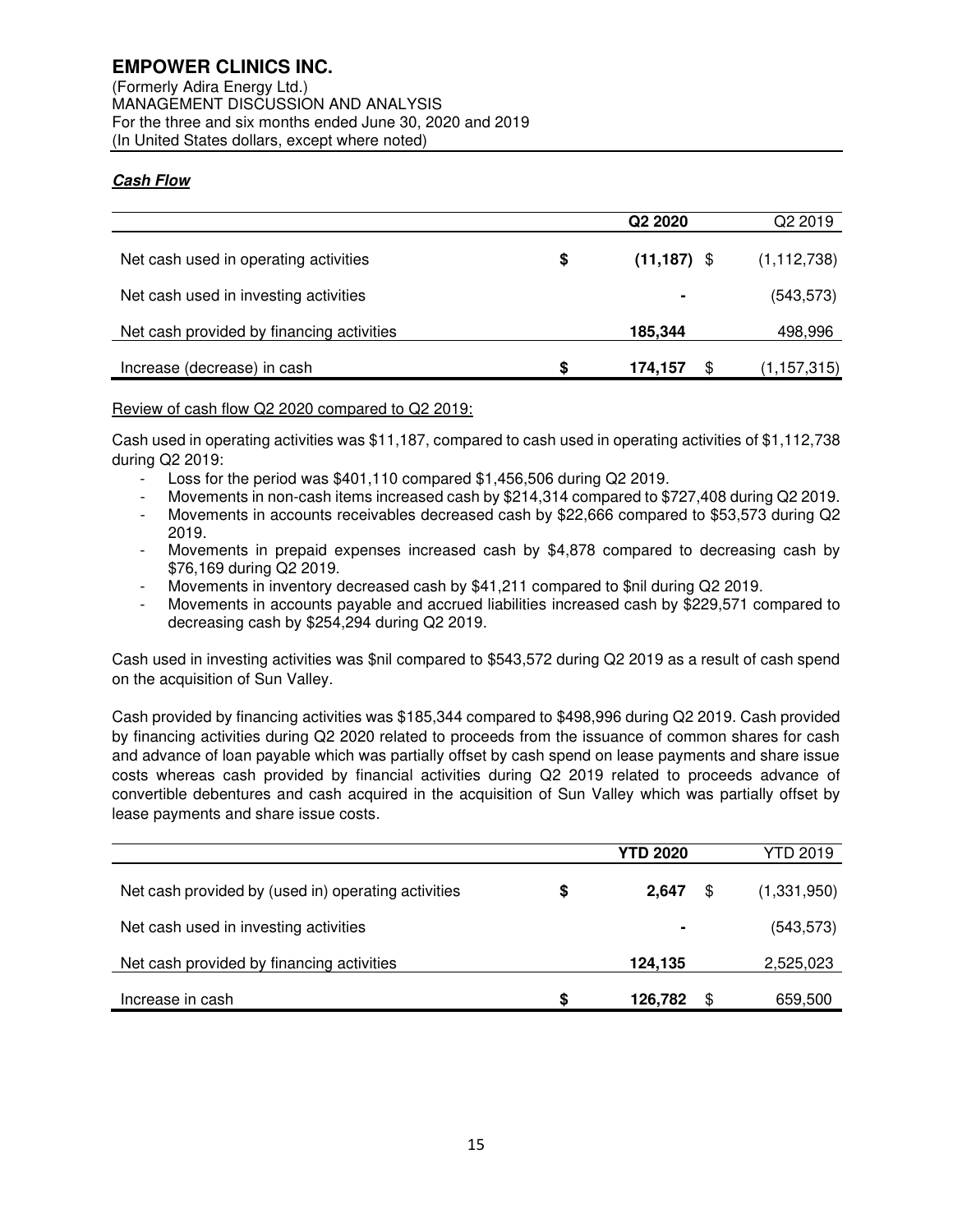(Formerly Adira Energy Ltd.) MANAGEMENT DISCUSSION AND ANALYSIS For the three and six months ended June 30, 2020 and 2019 (In United States dollars, except where noted)

## Review of cash flow YTD 2020 compared to YTD 2019:

Cash provided by operating activities was \$2,647, compared to cash used in operating activities of \$1,331,950 during YTD 2019:

- Loss for the period was \$920,281 compared to \$1,855,047 during YTD 2019.
- Movements in non-cash items increased cash by \$702,534 compared to \$883,688 during YTD 2019.
- Movements in accounts receivables decreased cash by \$3,158 compared to \$53,573 during YTD 2019.
- Movements in prepaid expenses increased cash by \$12,507 compared to decreasing cash by \$64,294 during YTD 2019.
- Movements in inventory decreased cash by \$40,818 compared to \$nil during YTD 2019.
- Movements in accounts payable and accrued liabilities increased cash by \$226,863 compared to decreasing cash by \$242,724 during YTD 2019.
- Movements in deferred revenue increased cash by \$25,000 compared to \$nil during YTD 2019.

Cash used in investing activities was \$nil compared to \$543,572 during YTD 2019 as a result of cash spend on the acquisition of Sun Valley.

Cash provided by financing activities was \$124,135 compared to \$2,535,023 during YTD 2019. Cash provided by financing activities during YTD 2020 related to proceeds from the issuance of common shares for cash and advance of loan payable which was partially offset by cash spend on lease payments and share issue costs whereas cash provided by financial activities during YTD 2019 related to proceeds from the issuance of common shares for cash, advance of convertible debentures, advance of notes payable and cash acquired in the acquisition of Sun Valley which was partially offset by lease payments and share issue costs.

# **Capital Resources**

The capital of the Company consists of consolidated equity, notes payable, convertible debentures, secured loan payable, and convertible note payable, net of cash.

|                           | June 30, 2020            | December 31, 2019 |
|---------------------------|--------------------------|-------------------|
|                           |                          |                   |
| Equity                    | \$<br>$(3, 192, 009)$ \$ | (3,514,913)       |
| Notes payable             | 1,010,257                | 969,891           |
| Convertible debentures    |                          | 427,320           |
| Secured loan payable      | 784,786                  | 761,711           |
| Convertible notes payable | 185,496                  | 192,717           |
|                           | (1, 211, 470)            | (1, 163, 274)     |
| Less: cash                | (305, 935)               | (179, 153)        |
|                           | (1,517,405)<br>\$        | (1,342,427)       |

The board of directors of the Company has overall responsibility for the establishment and oversight of the Company's risk management policies on an annual basis. The Company's board of directors identifies and evaluates the Company's financial risks and is charged with the responsibility of establishing controls and procedures to ensure financial risks are mitigated.

The Company's objectives when managing capital are to pursue and complete the identification and evaluation of assets, properties or businesses with a view to acquisition. The Company does not have any externally imposed capital requirements to which it is subject.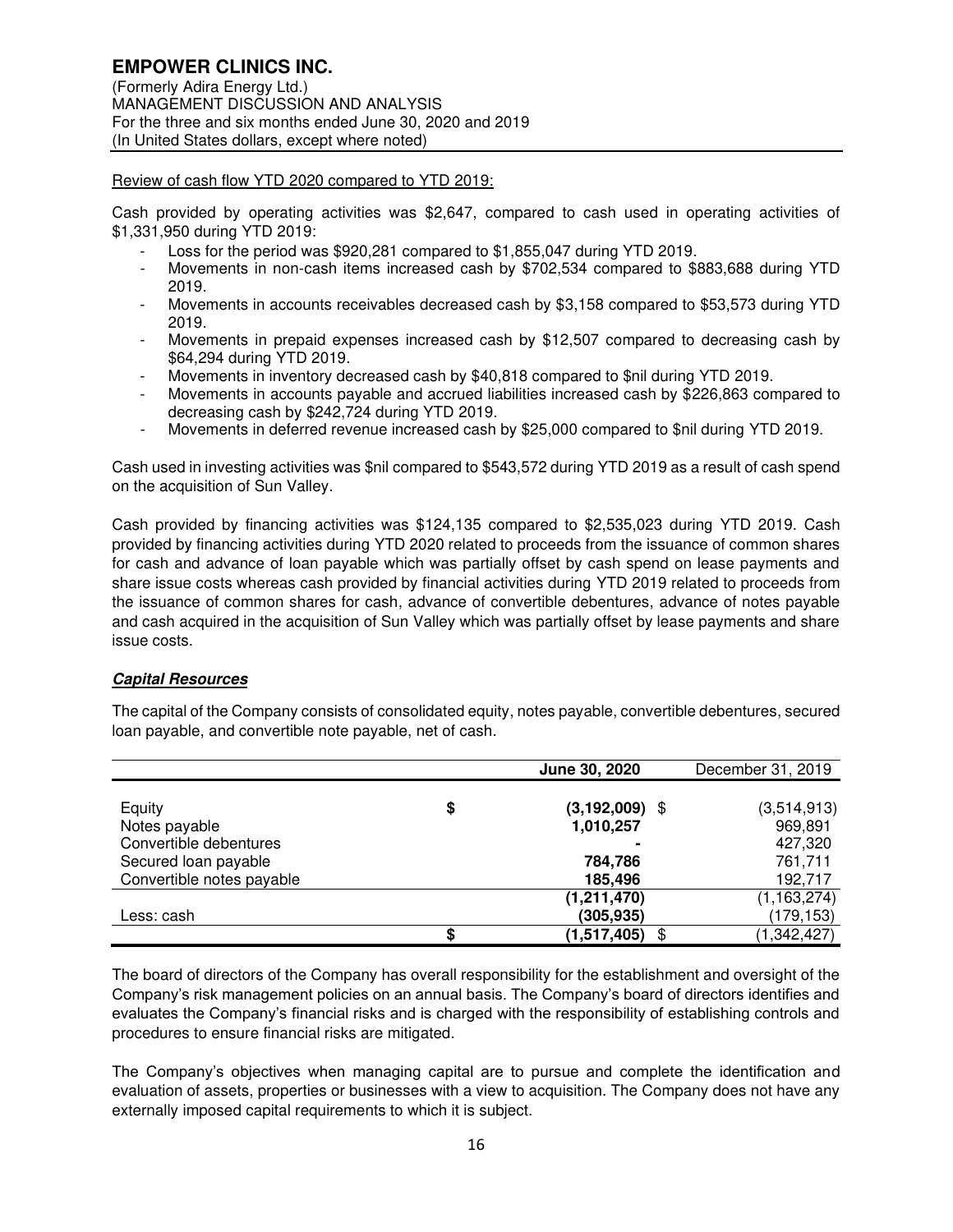The Company manages the capital structure and makes adjustments to it in light of changes in economic conditions and the risk characteristics of the underlying assets. To maintain or adjust the capital structure, the Company may attempt to issue new common shares or adjust the amount of cash.

The Company's investment policy is to invest excess cash in investment instruments at high credit, quality financial institutions with terms to maturity selected with regards to the expected time of expenditures from continuing operations.

### **OFF-BALANCE SHEET ARRANGEMENTS**

The Company has not entered into any material off-balance sheet arrangements such as guarantee contracts, contingent interests in assets transferred to unconsolidated entities, derivative financial obligations or arrangements with respect to any obligations under a variable interest equity arrangement.

### **RELATED PARTY TRANSACTIONS**

The Company's related parties include key management personnel and any transactions with such parties for goods and/or services that are made on regular commercial terms. During the three and six months ended June 30, 2020 and 2019, the Company did not enter into any transactions with related parties outside of compensation to key management personnel as disclosed below.

Key management are those personnel having the authority and responsibility for planning, directing, and controlling the Company. Salaries and benefits, bonuses, and termination benefits are included in operating expenses and share-based payments are recorded as share-based payment expense or share capital.

|                       | Three months ended June 30, |    |                          | Six months ended June 30, |         |  |         |
|-----------------------|-----------------------------|----|--------------------------|---------------------------|---------|--|---------|
|                       | 2020                        |    | 2019                     |                           | 2020    |  | 2019    |
| Salaries and benefits | 171.957                     | \$ | 255,096                  | S                         | 341,601 |  | 321,346 |
| Share-based payments  | 2.548                       |    | 472.120                  |                           | 10,418  |  | 472.120 |
| Directors fees        | 3.750                       |    | $\overline{\phantom{a}}$ |                           | 7.500   |  |         |
|                       | 178.255                     | \$ | 727.216                  | S                         | 359,519 |  | 793,466 |

Key management compensation includes:

Included in cost of goods sold for the three and six months ended June 30, 2020 is \$7,525 and \$11,045, respectively (2019 - \$12,690 and \$12,690, respectively) in product purchases made from Sun Valley Science LLC, an entity controlled by the Senior Vice President Development and Director.

Included in salaries and benefits for the three and six months ended June 30, 2020 is \$34,028 and \$68,056, respectively (2019 - \$nil and \$nil, respectively) related to common shares awarded to the CEO during 2019 which vested during the six months ended June 30, 2020 (note 16(a)(xviii)).

As at June 30, 2020, \$6,589 (December 31, 2019 - \$28,827) is due to the CEO for advances made on behalf of the Company and \$199,857 (December 31, 2019 - \$133,444) is due to the CEO for salaries and benefits. The amounts are unsecured and due on demand.

As at June 30, 2020, \$64,000 (December 31, 2019 - \$140,000) is due to the Senior Vice Present Development and Director and his spouse for consideration related to the Sun Valley acquisition.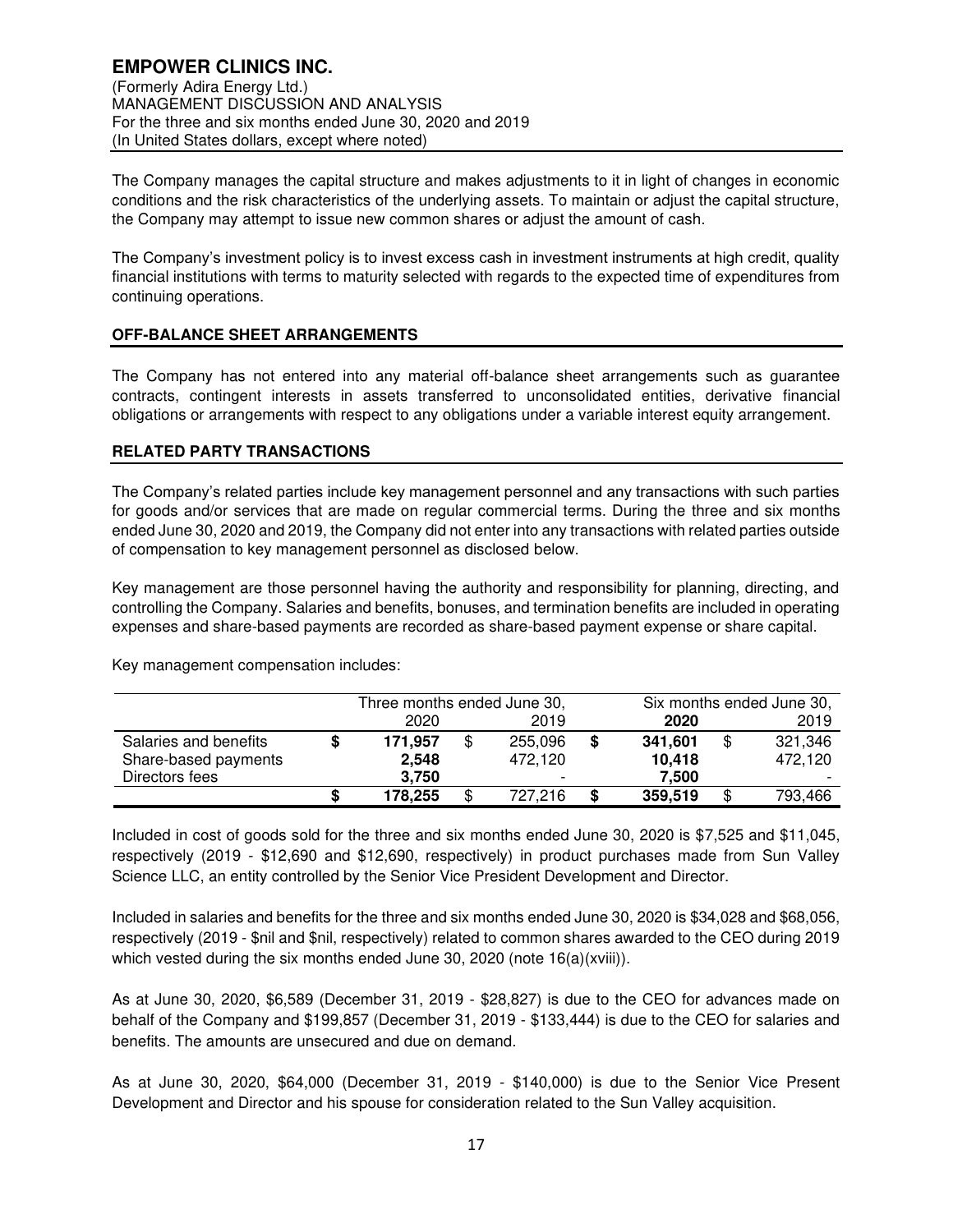# **INTERNATIONAL FINANCIAL REPORTING STANDARDS**

The consolidated financial statements have been prepared in accordance with IFRS as issued by the IASB, effective as of June 30, 2020. The Company's significant accounting policies are described in note 3 of the Company's consolidated financial statements for the years ended December 31, 2019 and 2018 and note 3 to the June 30, 2020 unaudited condensed interim consolidated financial statements.

### **CRITICAL ACCOUNTING POLICIES AND ESTIMATES**

The preparation of the Company's consolidated financial statements in conformity with IFRS requires management to make estimates based on assumptions about future events that affect the reported amounts of assets and liabilities and disclosures of contingent assets and liabilities at the date of the financial statements and the reported amounts of revenues and expenses during the reporting period.

The estimates and associated assumptions are based on historical experience and various other factors that are believed to be reasonable under the circumstances, the results of which form the basis of making the judgements about carrying values of assets and liabilities that are not readily apparent from other sources. Actual results could differ from those estimates.

The estimates and underlying assumptions are reviewed on an ongoing basis. Revisions to accounting estimates are recognized prospectively in the period in which the estimate is revised. Management has made the following critical judgements and estimates:

### **Critical judgements in applying accounting policies**

Critical judgements made by management in applying the Company's accounting policies, apart from those involving estimations, that have the most significant effect on the amounts recognized in the Company's consolidated financial statements are as follows:

#### Functional currency

The functional currency for each of the Company's subsidiaries is the currency of the primary economic environment in which the respective entity operates; the Company has determined the functional currency of each entity to be the US dollar. Such determination involves certain judgements to identify the primary economic environment. The Company reconsiders the functional currency of its subsidiaries if there is a change in events and/or conditions which determine the primary economic environment.

#### Assessment of Cash Generating Units

For impairment assessment and testing, assets are grouped together into the smallest group of assets that generates cash inflows from continuing use that are largely independent of the cash inflows of other assets or cash generating unit ("CGU"). The Company applies judgement in assesses the smallest group of assets that comprise a single CGU. The CGU's were determined to be the Empower Clinics, the Sun Valley Clinics and the CBD extraction facility.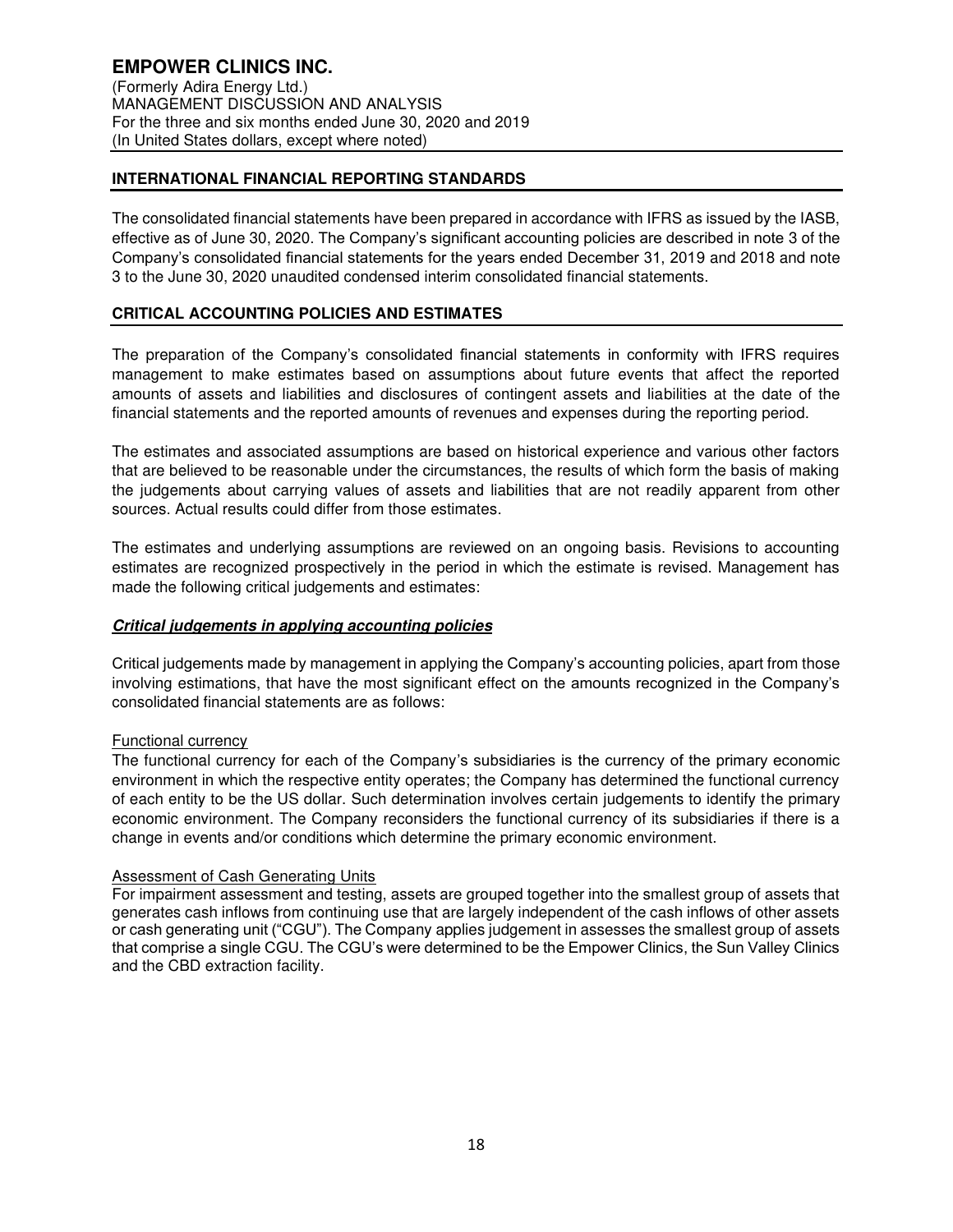# **EMPOWER CLINICS INC.**

(Formerly Adira Energy Ltd.) MANAGEMENT DISCUSSION AND ANALYSIS For the three and six months ended June 30, 2020 and 2019 (In United States dollars, except where noted)

# Assessment of useful lives of property and equipment and intangible assets

Management reviews its estimate of the useful life of property and equipment and intangible assets annually and accounts for any changes in estimates prospectively. The Company applied judgment in determining the useful lives of trademarks and patient records with less than an indefinite life. In addition, the Company applied judgment in determining the useful lives of the right of use assets and leasehold improvements for purposes of assessing the shorter of the useful life or lease term.

### Assessment of indicators of impairment

At the end of each reporting period, the Company assesses whether there are any indicators, from external and internal sources of information, that an asset or CGU may be impaired, thereby requiring adjustment to the carrying value. The Company identified the sustained decrease in market capitalization and change in Arizona licensing regulations as an indicator of impairment during the year ended December 31, 2019. As a result of these impairment indicators, the Company assessed the intangible assets and goodwill for impairment and concluded the recoverable value of each CGU was less than its carrying value and an impairment loss was recognized on intangible assets and goodwill.

#### Revenue recognition

### Determination of performance obligations

The Company applied judgement to determine if a good or service that is promised to a customer is distinct based on whether the customer can benefit from the good or service on its own or together with other readily available resources and whether the good or service is separately identifiable. Based on these criteria, the Company determined the primary performance obligation relating to its sales contracts is the delivery of the medical services or sale of product, each representing a single performance obligation with consideration allocated accordingly.

#### Transfer of control

Judgement is required to determine when transfer of control occurs relating to the medical services to its customers. Management based its assessment on a number of indicators of control, which include, but are not limited to whether the Company has present right of payment, whether delivery of medical services has occurred and whether the physical possession of the goods, significant risks and rewards and legal title have been transferred to the customer.

#### Business combinations

Judgment is used in determining whether an acquisition is a business combination or an asset acquisition.

Estimates are made as to the fair value of assets and liabilities acquired. In certain circumstances, such as the valuation of property and equipment, intangible assets and goodwill acquired, the Company may rely on independent third-party valuators. The determination of these fair values involves a variety of assumptions, including revenue growth rates, expected operating income, and discount rates.

The Company measures all the assets acquired and liabilities assumed at their acquisition-date fair values.

Acquisition-related costs are recognized as expenses in the periods in which the costs are incurred and the services are received (except for the costs to issue debt or equity securities which are recognized according to specific requirements). The excess of the aggregate of (a) the consideration transferred to obtain control over (b) the net of the acquisition-date amounts of the identifiable assets acquired and the liabilities assumed, is recognized as goodwill as of the acquisition date.

Consideration paid for business combinations is measured at fair value.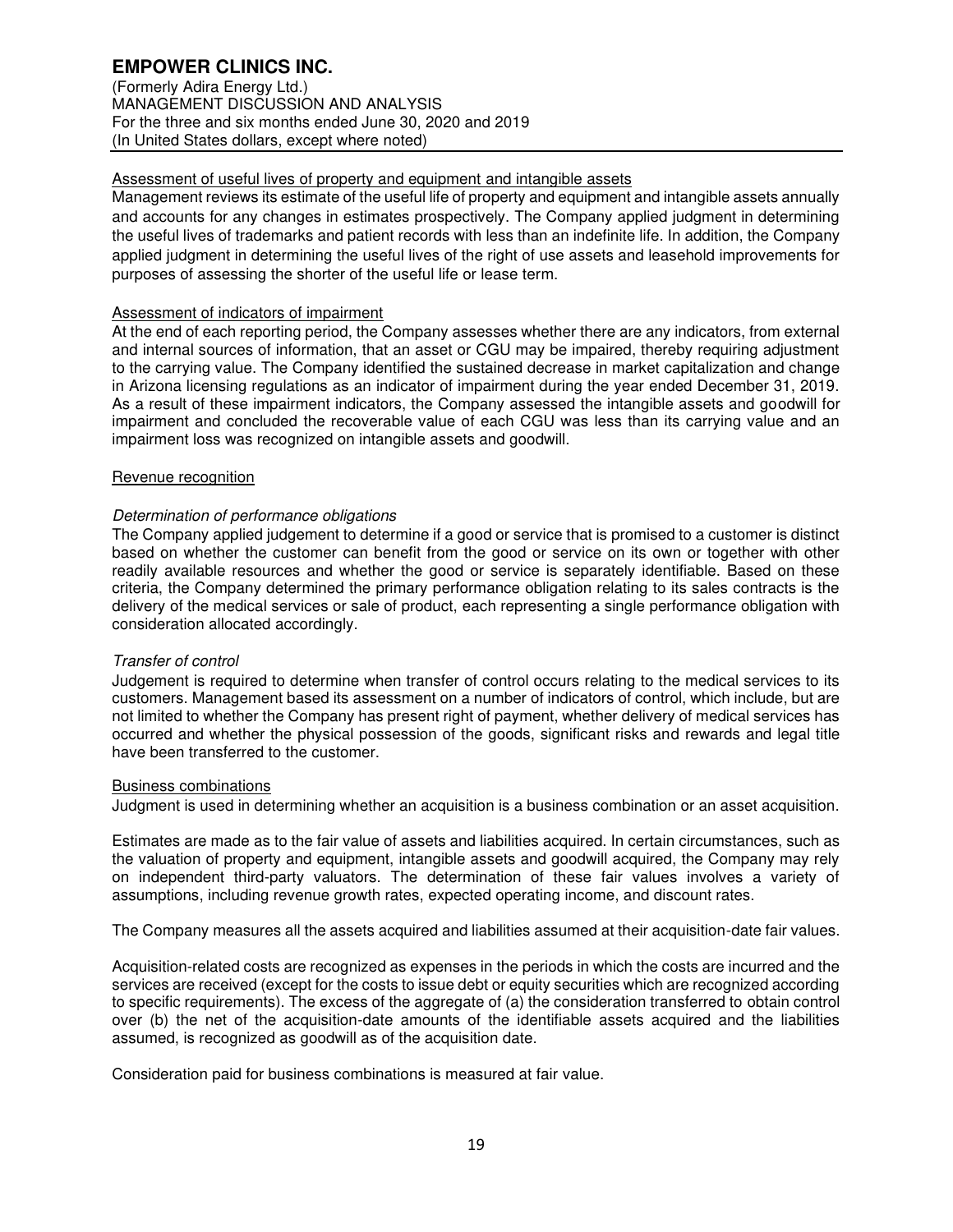## **Key sources of estimation uncertainty**

Significant assumptions about the future and other major sources of estimation uncertainty at the end of the reporting period that may result in a material adjustment to the carrying amounts of the Company's assets and liabilities are as follows:

#### Current and deferred taxes

The Company's provision for income taxes is estimated based on the expected annual effective tax rates (and tax laws) that have been enacted or substantively enacted by the end of the reporting period. The current and deferred components of income taxes are estimated based on forecasted movements in temporary differences. Changes to the expected annual effective tax rate and differences between the actual and expected effective tax rate and between actual and forecasted movements in temporary differences will result in adjustments to the Company's provision for income taxes in the period changes are made and/or differences are identified.

In assessing the probability of realizing income tax assets recognized, management makes estimates related to expectations of future taxable income, applicable tax planning opportunities, expected timing of reversals of existing temporary differences and the likelihood that tax positions taken will be sustained upon examination by applicable tax authorities. In making its assessments, management gives additional weight to positive and negative evidence that can be objectively verified. Estimates of future taxable income are based on forecasted cash flows from operations and the application of existing tax laws in each jurisdiction. Forecasted cash flows from operations are based on patient visits, which are internally developed and reviewed by management.

Weight is attached to tax planning opportunities that are within the Company's control and are feasible and implementable without significant obstacles.

The likelihood that tax positions taken will be sustained upon examination by applicable tax authorities is assessed based on individual facts and circumstances of the relevant tax position evaluated in light of all available evidence.

#### Equity-settled share-based payments

Share-based payments are measured at fair value. Options and warrants are measured using the Black-Scholes option pricing model based on estimated fair values of all share-based awards at the date of grant and are expensed to the consolidated statement of loss and comprehensive loss over each award's vesting period. The Black-Scholes option pricing model utilizes subjective assumptions such as expected price volatility and expected life of the option. Changes in these input assumptions can significantly affect the fair value estimate.

#### Warrant liability and conversion feature

Warrant liability and conversion feature are measured at fair value using the Black-Scholes option pricing model based on estimated fair values at the date of grant and revalued at period end to the consolidated statement of loss and comprehensive loss over the life of the instruments. The Black-Scholes option pricing model utilizes subjective assumptions such as expected price volatility and expected life of the option. Changes in these input assumptions can significantly affect the fair value estimate.

#### **Contingencies**

Due to the nature of the Company's operations, various legal and tax matters can arise from time to time. In the event that management's estimate of the future resolution of these matters' changes, the Company will recognize the effects of the changes in its consolidated financial statements for the period in which such changes occur.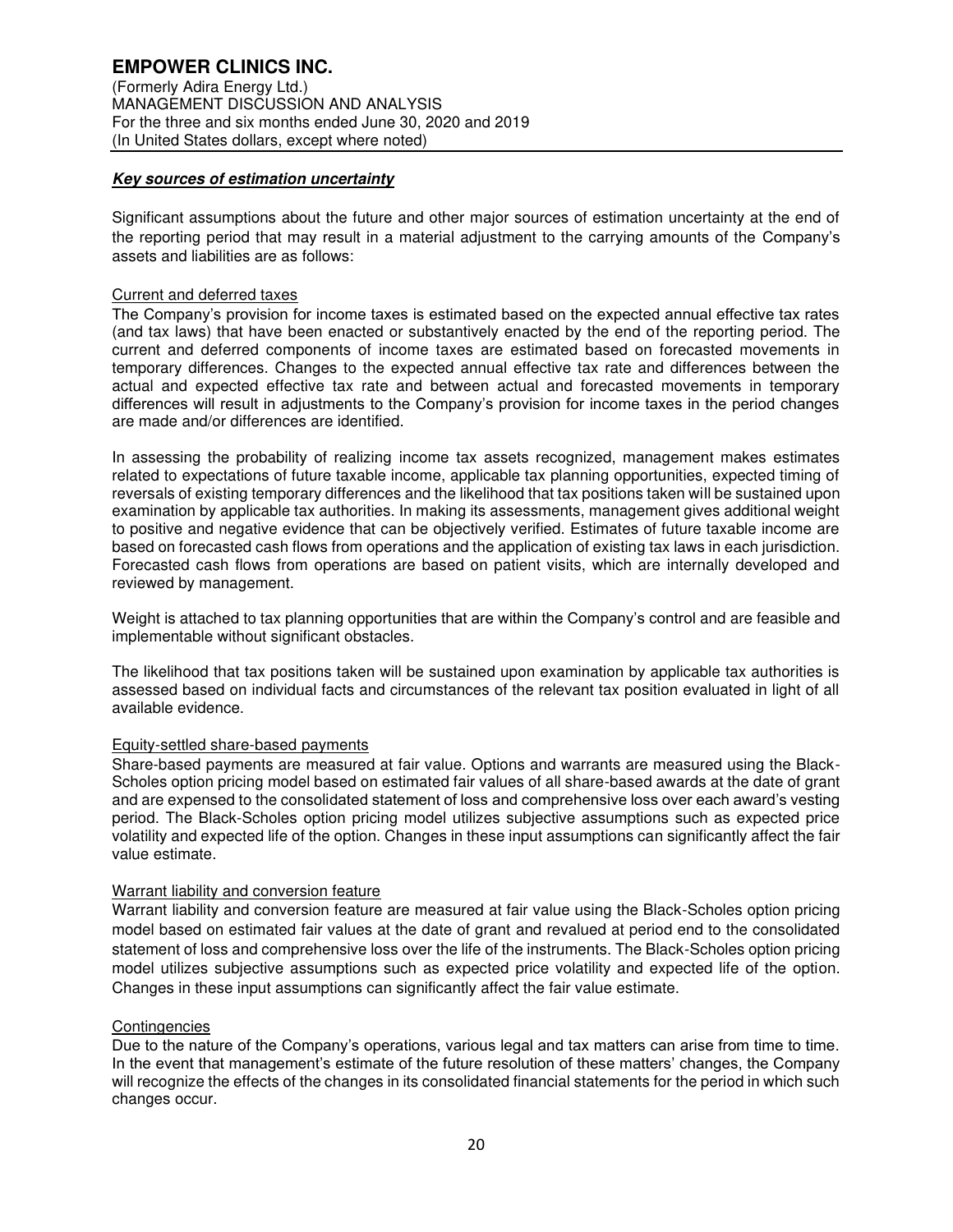### Leases as a result of adopting IFRS 16

### Identifying whether a contract includes a lease

IFRS 16 applies a control model to the identification of leases, distinguishing between a lease and a service contract on the basis of whether the customer controls the asset. The Company had to apply judgment on certain factors, including whether the supplier has substantive substitution rights, does the Company obtain substantially all of the economic benefits and who has the right to direct the use of that asset.

### Incremental borrowing rate

When the Company recognizes a lease, the future lease payments are discounted using the Company's incremental borrowing rate. This significant estimate impacts the carrying amount of the lease liabilities and the interest expense recorded on the consolidated statement of loss and comprehensive loss.

#### Estimate of lease term

When the Company recognizes a lease, it assesses the lease term based on the conditions of the lease and determines whether it will extend the lease at the end of the lease contract or exercise an early termination option. As it is not reasonably certain that the extension or early termination options will be exercised, the Company determined that the term of its leases are the lesser of original lease term or the life of the leased asset. This significant estimate could affect future results if the Company extends the lease or exercises an early termination option.

## **CHANGES IN ACCOUNTING STANDARDS**

The accounting policies applied in the preparation of the Company's condensed interim consolidated financial statements for the three and six months ended June 30, 2020 and 2019, are consistent with those applied and disclosed in note 3 to the Company's annual consolidated financial statements with exception of the following:

Amendments to IAS 1 *– Presentation of financial statements ("IAS 1") and IAS 8 –* Accounting policies, *chanes in accounting estimates and errors ("IAS 8").*

The amendments are intended to make the definition of material in IAS 1 easier to understand and are not intended to alter the underlying concept of materiality in IFRS Standards. The concept of 'obscuring' material information with immaterial information has been included as part of the new definition.

The threshold for materiality influencing users have been changed from 'could influence' to 'could reasonably be expected to influence'.

The definition of material in IAS 8 has been replaced by a reference to the definition of material in IAS 1. In addition, the IASB amended other Standards and the Conceptual Framework that contain a definition of material or refer to the term 'material' to ensure consistency.

The Company adopted the amendments to IAS 1 effective January 1, 2020, which did not have a material impact on the Company's financial statements.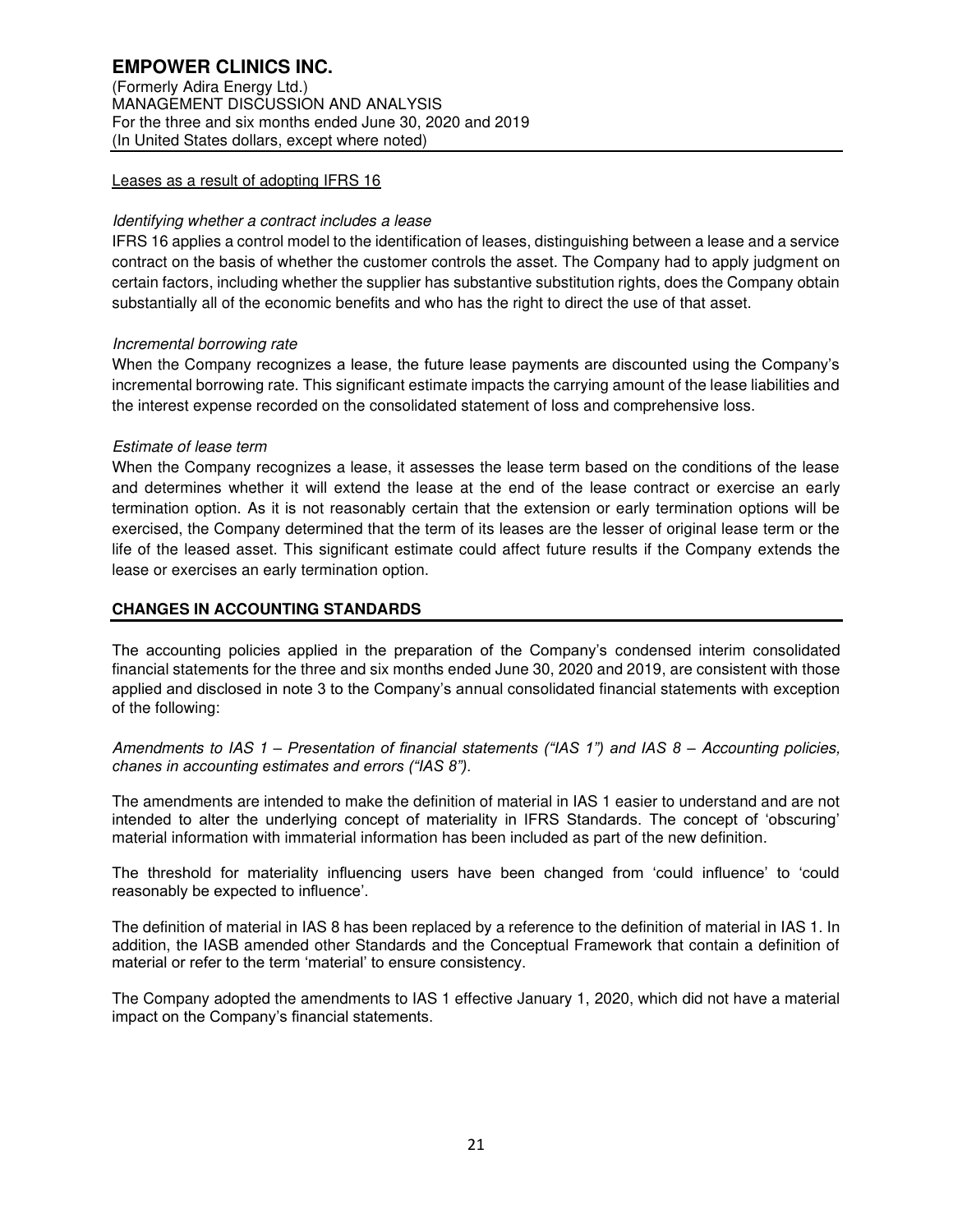## Franchise Revenues

Franchise revenues consist primarily of royalties and initial franchise fees. Under franchise agreements, we provide franchisees with (i) a franchise license, which includes a license to use our intellectual property, (ii) pre-opening services, such as training and inspections, and (iii) ongoing services, such as development of training materials

Royalties are calculated as a percentage of franchise clinic revenues over the term of the franchise agreement. The Company recognizes royalty revenues from the rendering of patient services in the accounting period in which the physician's services are rendered.

Initial franchise fees are payable by the franchisee upon execution of a franchise agreement. Initial franchise fees are recognized as revenue on a straight-line basis over the term of the respective agreement. The term of the agreement commences upon opening of the clinic location.

### **OUTSTANDING SHARE DATA**

The authorized capital of the Company consists of an unlimited number of common shares without par value. The Company had the following securities outstanding as at the date of this MD&A:

| <b>Type of Security</b> | <b>Number Outstanding</b> |
|-------------------------|---------------------------|
| Common Shares           | 190.743.209               |
| <b>Stock Options</b>    | 11.920.000                |
| Warrants                | 75,613,727                |

#### **RISKS AND UNCERTAINTIES**

For a detailed listing of the risk factors faced by the Company, please refer to the Company's MD&A for the year ended December 31, 2019.